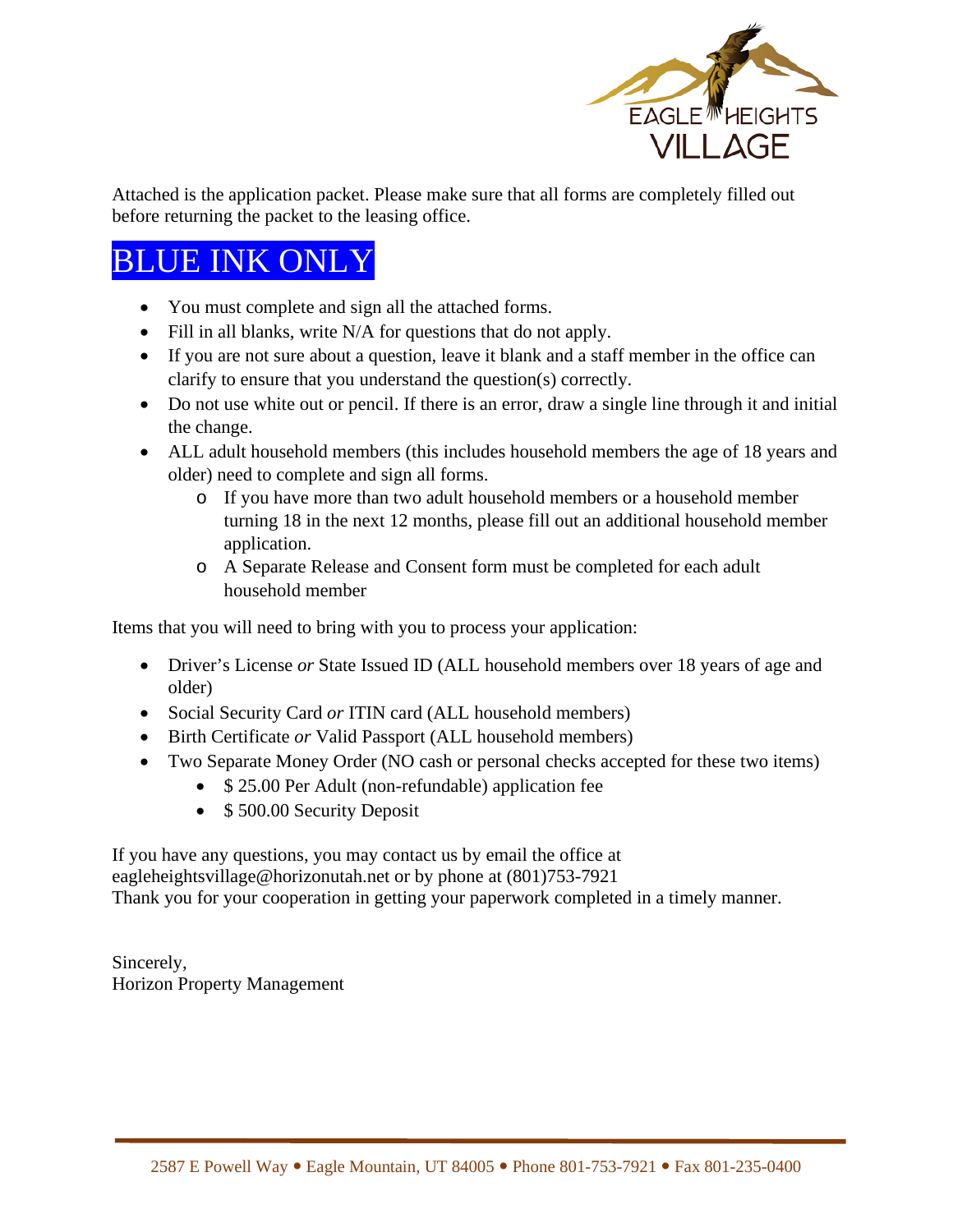# **Applicant Screening Guidelines**

### **Below are guidelines for leasing but does not include all criteria which may be considered.**

- Income Restrictions Apply
- Market Rate Applicants must have an income of 2.5 times the amount of the rent for the unit in which they are applying for.
- Rental History
	- $\circ$  Applicants may be denied if they are found to have an unpaid balance owed to a previous landlord.
	- o Applicants may be denied on prior rental history.
- Credit History
	- o Applicants may be denied based on credit history.
	- $\circ$  Applicants with unpaid eviction judgements, large civil judgements, wage garnishments, other judgements or tax liens may be denied.
- Co-signers may be an option
	- o If co-signer is necessary, an additional application fee will be required.
	- o Co-signers may be denied based on credit and prior rental history.
	- o Co-signers must meet certain income requirements.
	- $\circ$  Co-signers will be obligated for the entire length of residency and until all lease obligations have been met.
- Criminal Backgrounds
	- $\circ$  Applicants who are rejected due to criminal history have the right to appeal.
	- $\circ$  Appeals must be submitted to management in writing within 10 days of the denial.
	- o Appeals will be reviewed on a case by case analysis.
- Bankruptcies
	- o Applicants with open bankruptcies may be denied.
	- o Previous bankruptcies will be reviewed on case by case analysis.
- Those households with multiple applicants that have various credit ratings that are not all accepted will be reviewed. There may be additional requirement if accepted after having been reviewed.
- Applicant must put utilities in their name effective on their move-in date and the utilities must remain in their name throughout tenancy.
- A \$500 security deposit will be required to hold the rental unit for any applicant. Payment of the security deposit does not guarantee a rental unit.
	- o If the application is denied, the deposit will be refunded in full.
	- o All deposits must be paid in full prior to lease signing.
- Rejected applicants
	- $\circ$  Applications that are rejected for any reason must wait six months before getting on the waiting list or reapplying.

All applicants must meet all program requirements.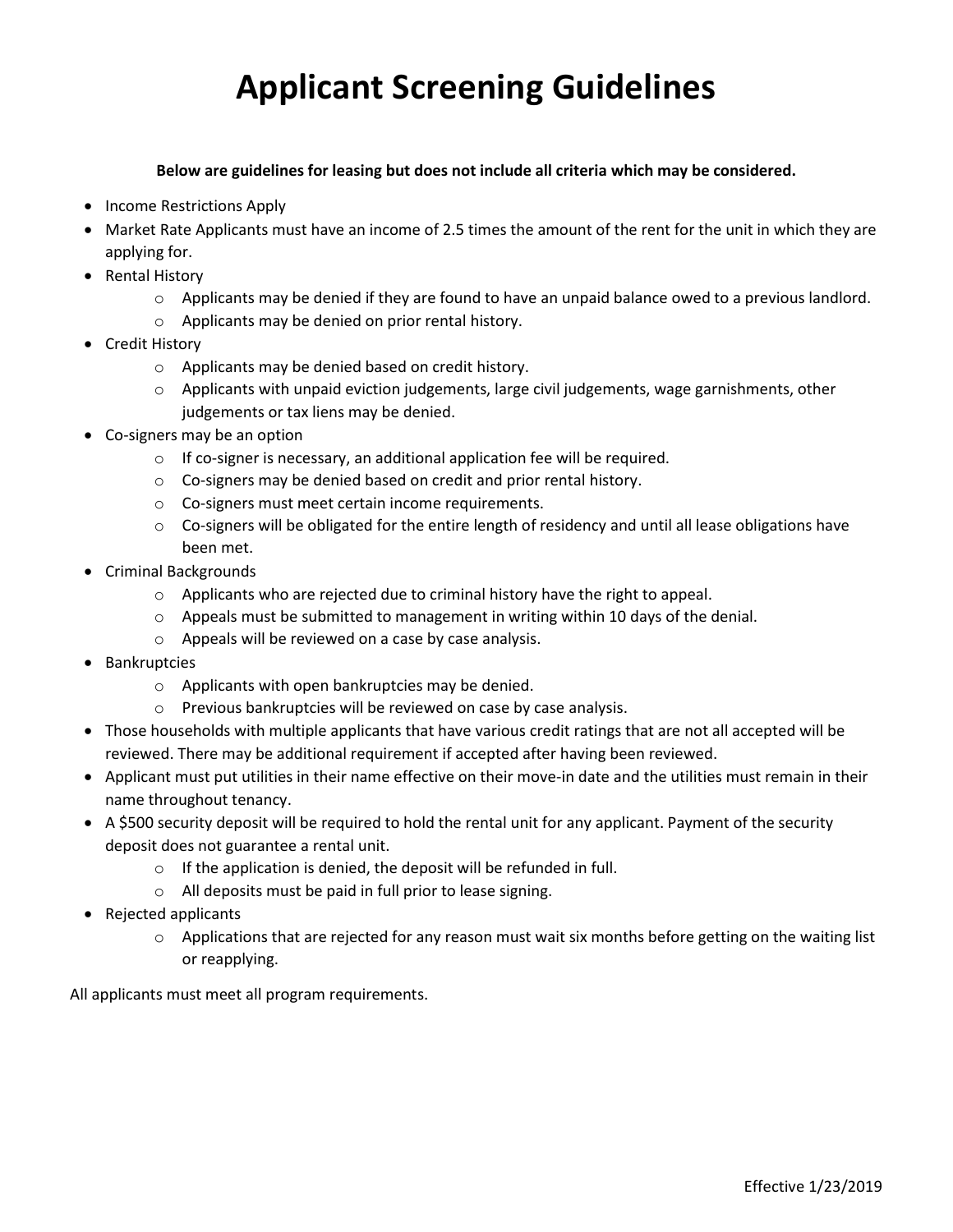### **RELEASE AND CONSENT**

**Eagle Heights Village 2587 East Powell Way Eagle Mountain, UT 84005** 

**Ph: (801) 753-7921 Fax: (801) 235-0400**

**I, the undersigned, hereby authorize all persons of companies listed below to release without liability, information regarding employment income, and/or assets to Eagle Heights Village for the purpose of verifying information on my/our apartment rental application.**

### **INFORMATION COVERED:**

**I/we understand that previous or current information regarding me/us may be needed. Verifications and inquiries that may be requested include but are not limited to: personal identity; student status; employment, income, assets, medical or childcare allowances. I/We understand that this authorization cannot be used to obtain any information about me/us that is not pertinent to my/our eligibility for and continued participation as a Qualified Tenant.**

### **GROUPS OF INDIVIDUALS THAT MAY BE ASKED:**

**Past and present employers Welfare Agencies Veterans Admin. Past and present landlords including State unemployment agencies Retirement systems Public housing agencies Social Security Admin. Banks & other Support and Alimony providers Medical & childcare Institutions Financial Admin. Providers Educational Institutes Credit and Background check Agencies**

#### **CONDITIONS:**

**I/We agree that a photocopy of this authorization may be used for the purposes stated above. The original of this Authorization is on file and will stay in effect for a year and one month from the date signed. I/We understand I/We have a right to review the file and correct any information that is incorrect.**

**SIGNATURES**

**Applicant/Resident Social Security # Date**

**\_\_\_\_\_\_\_\_\_\_\_\_\_\_\_\_\_\_\_\_\_\_\_\_\_\_\_\_\_\_\_\_\_\_\_\_\_\_\_\_\_\_\_\_\_\_\_\_\_\_\_\_\_\_\_\_\_\_\_\_\_\_\_\_\_\_\_\_\_\_\_\_\_\_\_\_\_\_\_\_\_\_\_\_\_\_**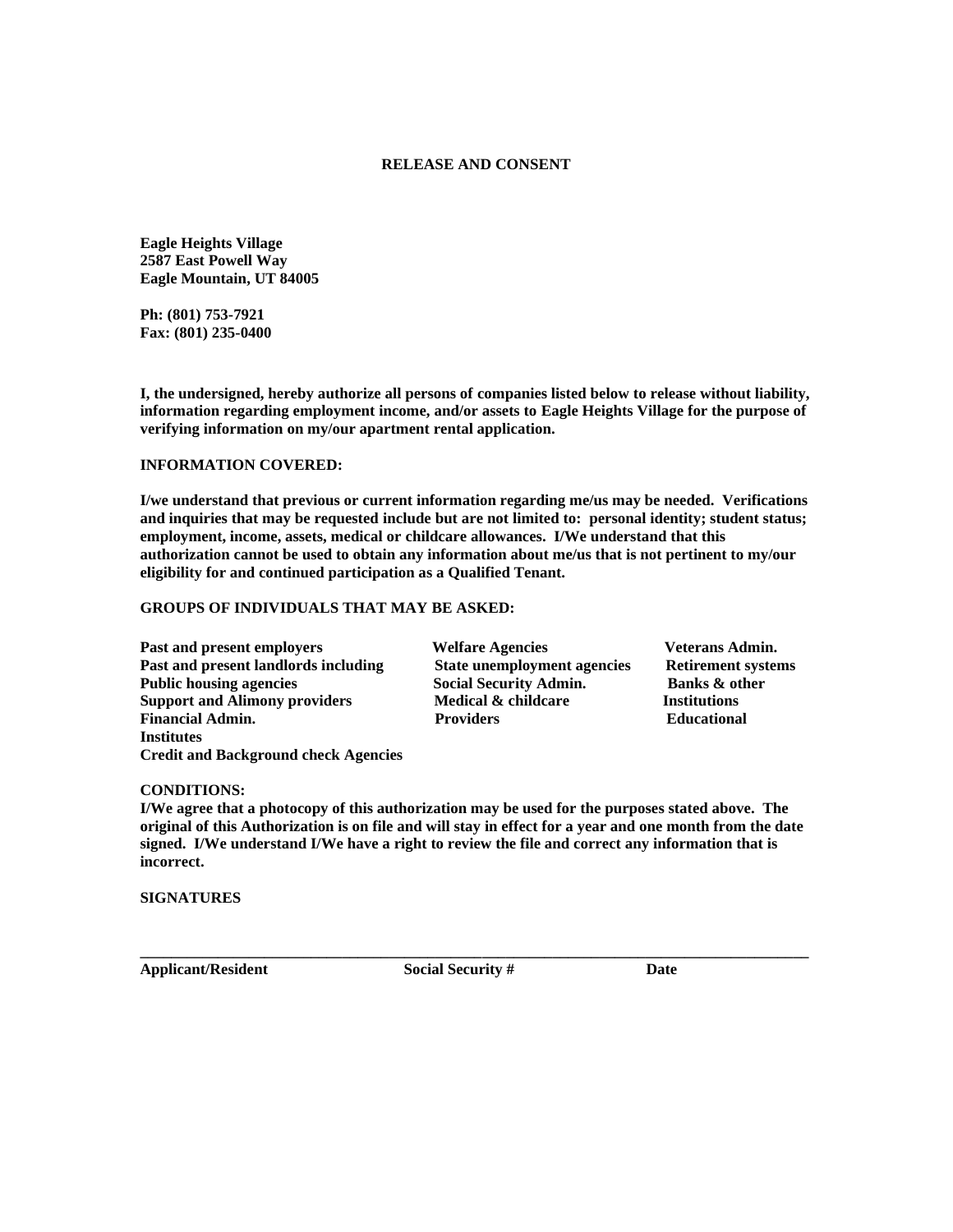# Things You Should Know!

Don't risk your chances for Affordable Housing by providing false, incomplete, or inaccurate information on your application forms.

| Purpose                                 | This is to inform you that there is certain information you must provide when applying for Tax<br>Credit Affordable Housing. There are penalties that apply if you knowingly omit information or<br>give false information.                                                                                                                                                                                                                                                                                                                                                                                                                 |
|-----------------------------------------|---------------------------------------------------------------------------------------------------------------------------------------------------------------------------------------------------------------------------------------------------------------------------------------------------------------------------------------------------------------------------------------------------------------------------------------------------------------------------------------------------------------------------------------------------------------------------------------------------------------------------------------------|
| Penalties<br>For<br>Committing<br>Fraud | The United States Department of Housing and the Internal Revenue Service (IRS)<br>places a high priority on preventing fraud. If your application or<br>recertification forms contain false or incomplete information,<br>you may be:<br>Evicted from your apartment or housing unit<br>u<br>Required to repay all overpaid rental assistance you receive<br>□<br>Fined up to \$10,000<br>□<br>Imprisoned for up to 5 years; and/or<br>u<br>Prohibited from receiving future assistance<br>П<br>Your State and local governments may have other laws and penalties as well.                                                                 |
| Asking<br>Questions                     | When you fill out your application, you should know what is expected of you.<br>If you do not understand something, leave it blank until you can ask the manager<br>for assistance or clarification.                                                                                                                                                                                                                                                                                                                                                                                                                                        |
| Signing the<br>Application              | Do not sign any form unless you have read it, understand it, and are sure<br>everything is complete and accurate.<br>When you sign the application and certification forms, you are claming that they<br>are complete and accurate. You are committing fraud if you sign a form knowing<br>that it contains false or misleading information.<br>Information you give on your application will be verified.                                                                                                                                                                                                                                  |
| Recertifications                        | You must provide updated information at least once a year. Tax Credit Affordable<br>Housing requires that you report any changes in income or family/household<br>composition immediately.<br>Be sure to ask when you must recertify. You must report on recertification forms:<br>All income changes such as increases of pay and/or benefits, change or loss of job<br>$\Box$<br>and/or benefits, etc., for all household members.<br>Any move in or out of a household member; and,<br>u<br>All assets that you or your household members own and any asset that was<br>$\Box$<br>sold in the last 2 years for less than its full value. |
|                                         |                                                                                                                                                                                                                                                                                                                                                                                                                                                                                                                                                                                                                                             |
|                                         |                                                                                                                                                                                                                                                                                                                                                                                                                                                                                                                                                                                                                                             |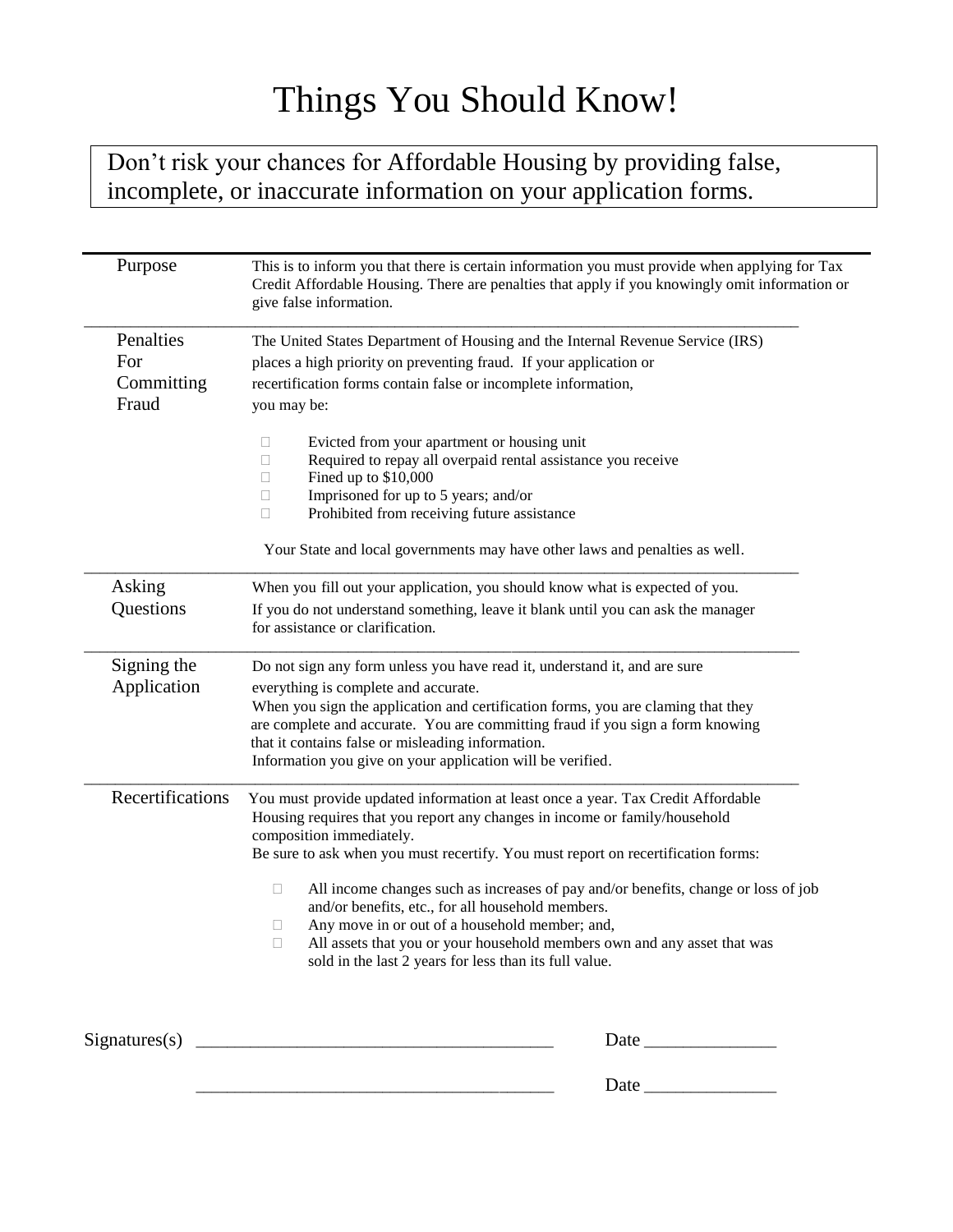# **Eagle Heights Village**

**2587 East Powell Way**

**Eagle Mountain, Utah 84005**

**Date Received: Phone: (801) 753-7921 Fax (385) 234-0400** 

## Time: am / pm | **Rental Application**

|                                                                                                                                                                                   | <b>HOUSEHOLD COMPOSITION</b>                                                                                                       |                  |                                                                                                                                                                                                      |                                                                                                                                                            |                                                               |     |  |  |
|-----------------------------------------------------------------------------------------------------------------------------------------------------------------------------------|------------------------------------------------------------------------------------------------------------------------------------|------------------|------------------------------------------------------------------------------------------------------------------------------------------------------------------------------------------------------|------------------------------------------------------------------------------------------------------------------------------------------------------------|---------------------------------------------------------------|-----|--|--|
| HH<br>Mbr#                                                                                                                                                                        | First, Middle & Last Name                                                                                                          | Date of<br>Birth | Relationship to Head of<br>Household<br>$S = Spouse$<br>$A =$ Adult Co-Head<br>$O =$ Other Family<br>Member<br>$C = Child Minor/Unborn$<br>$F = Foster$ Adult or<br>Child<br>$L = Live-In$ Attendant | Were you, are<br>you or will you<br>be a full-time<br>student 5<br>months or<br>more out of the<br>calendar year<br>(months need<br>not be<br>consecutive) | Social Security or Official ID #<br>for each household member |     |  |  |
| <b>HH</b>                                                                                                                                                                         |                                                                                                                                    |                  | <b>Head</b>                                                                                                                                                                                          | Y / N                                                                                                                                                      |                                                               |     |  |  |
| $\overline{2}$                                                                                                                                                                    |                                                                                                                                    |                  |                                                                                                                                                                                                      | Y / N                                                                                                                                                      |                                                               |     |  |  |
| 3                                                                                                                                                                                 |                                                                                                                                    |                  |                                                                                                                                                                                                      | Y / N                                                                                                                                                      |                                                               |     |  |  |
| 4                                                                                                                                                                                 |                                                                                                                                    |                  |                                                                                                                                                                                                      | Y / N                                                                                                                                                      |                                                               |     |  |  |
| 5                                                                                                                                                                                 |                                                                                                                                    |                  |                                                                                                                                                                                                      | Y / N                                                                                                                                                      |                                                               |     |  |  |
| 6                                                                                                                                                                                 |                                                                                                                                    |                  |                                                                                                                                                                                                      | Y / N                                                                                                                                                      |                                                               |     |  |  |
| 7                                                                                                                                                                                 |                                                                                                                                    |                  |                                                                                                                                                                                                      | Y / N                                                                                                                                                      |                                                               |     |  |  |
| 8                                                                                                                                                                                 |                                                                                                                                    |                  |                                                                                                                                                                                                      | Y / N                                                                                                                                                      |                                                               |     |  |  |
| 9                                                                                                                                                                                 |                                                                                                                                    |                  |                                                                                                                                                                                                      | Y / N                                                                                                                                                      |                                                               |     |  |  |
|                                                                                                                                                                                   | Do you anticipate a change in the household in the next 12 months?<br>If yes, please explain:                                      |                  |                                                                                                                                                                                                      | <b>YES</b>                                                                                                                                                 | N <sub>O</sub>                                                |     |  |  |
|                                                                                                                                                                                   | Are ALL occupants of the household Full-time students?                                                                             |                  |                                                                                                                                                                                                      | <b>YES</b>                                                                                                                                                 | NO                                                            |     |  |  |
|                                                                                                                                                                                   | Is Head of Household divorced or separated?<br>If divorced within the last three (3) years, please provide copy of divorce decree. |                  | If yes, please provide effective date.                                                                                                                                                               | <b>YES</b>                                                                                                                                                 | NO                                                            |     |  |  |
|                                                                                                                                                                                   | Does Head of Household have 50% or more physical custody of all minor members in the household?<br>If no, please provide details:  |                  |                                                                                                                                                                                                      | <b>YES</b>                                                                                                                                                 | NO                                                            | N/A |  |  |
| Is Co-Head divorced or separated?<br><b>YES</b><br>NO<br>If yes, please provide effective date.                                                                                   |                                                                                                                                    |                  |                                                                                                                                                                                                      |                                                                                                                                                            |                                                               |     |  |  |
| If divorced within the last three (3) years, please provide copy of divorce decree.                                                                                               |                                                                                                                                    |                  |                                                                                                                                                                                                      |                                                                                                                                                            |                                                               |     |  |  |
| Does Co-Head have 50% or more physical custody of all minor members in the household?<br><b>YES</b><br>$\mathbf{NO}$<br>$\mathbf{N}/\mathbf{A}$<br>If no, please provide details: |                                                                                                                                    |                  |                                                                                                                                                                                                      |                                                                                                                                                            |                                                               |     |  |  |
| Do you, or anyone in the household smoke?<br><b>YES</b><br>NO                                                                                                                     |                                                                                                                                    |                  |                                                                                                                                                                                                      |                                                                                                                                                            |                                                               |     |  |  |
| If yes, please specify who:<br>Does household receive Section 8 assistance?<br><b>YES</b><br>NO                                                                                   |                                                                                                                                    |                  |                                                                                                                                                                                                      |                                                                                                                                                            |                                                               |     |  |  |
| AUTO #1 (Year, Make, Model, Color)<br><b>License Plate:</b><br>State:                                                                                                             |                                                                                                                                    |                  |                                                                                                                                                                                                      |                                                                                                                                                            |                                                               |     |  |  |
| <b>License Plate:</b><br>AUTO #2 (Year, Make, Model, Color)<br>State:                                                                                                             |                                                                                                                                    |                  |                                                                                                                                                                                                      |                                                                                                                                                            |                                                               |     |  |  |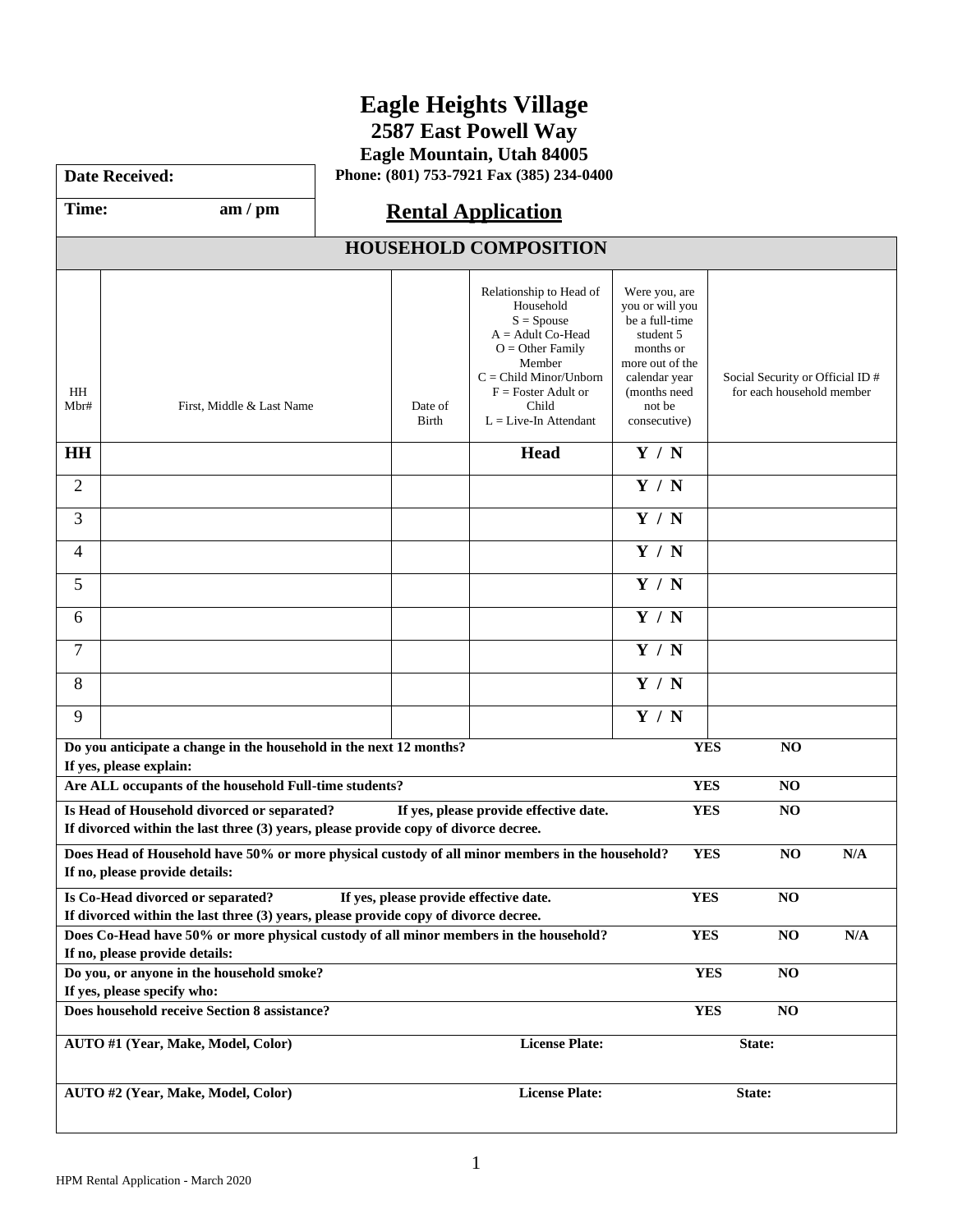| <b>IMPORTANT INFORMATION (Head of Household)</b>                                                                                                                                                                                                                                                                                                 |                                                                                                                                                                                                                                                                                                                                                                                                                                                                                                                              |              |                                                                                                                                                                                                                                                                                                                                                                                                                                                                                                             |             |                    |                  |                                                |  |  |
|--------------------------------------------------------------------------------------------------------------------------------------------------------------------------------------------------------------------------------------------------------------------------------------------------------------------------------------------------|------------------------------------------------------------------------------------------------------------------------------------------------------------------------------------------------------------------------------------------------------------------------------------------------------------------------------------------------------------------------------------------------------------------------------------------------------------------------------------------------------------------------------|--------------|-------------------------------------------------------------------------------------------------------------------------------------------------------------------------------------------------------------------------------------------------------------------------------------------------------------------------------------------------------------------------------------------------------------------------------------------------------------------------------------------------------------|-------------|--------------------|------------------|------------------------------------------------|--|--|
| <b>Head of Household Phone #</b>                                                                                                                                                                                                                                                                                                                 | Head of Household Cell Phone #                                                                                                                                                                                                                                                                                                                                                                                                                                                                                               |              |                                                                                                                                                                                                                                                                                                                                                                                                                                                                                                             |             |                    |                  | <b>Head of Household Email Address:</b>        |  |  |
| $\begin{picture}(20,20)(-0,0) \put(0,0){\line(1,0){10}} \put(15,0){\line(1,0){10}} \put(15,0){\line(1,0){10}} \put(15,0){\line(1,0){10}} \put(15,0){\line(1,0){10}} \put(15,0){\line(1,0){10}} \put(15,0){\line(1,0){10}} \put(15,0){\line(1,0){10}} \put(15,0){\line(1,0){10}} \put(15,0){\line(1,0){10}} \put(15,0){\line(1,0){10}} \put(15,0$ | $(\hspace{7mm})\overbrace{\hspace{7mm}}$                                                                                                                                                                                                                                                                                                                                                                                                                                                                                     |              |                                                                                                                                                                                                                                                                                                                                                                                                                                                                                                             |             |                    |                  |                                                |  |  |
| Head of Household's Driver's License or State ID#                                                                                                                                                                                                                                                                                                | State of Issuance:                                                                                                                                                                                                                                                                                                                                                                                                                                                                                                           |              |                                                                                                                                                                                                                                                                                                                                                                                                                                                                                                             |             |                    |                  |                                                |  |  |
| Name of Head of Household's nearest relative not living with you:                                                                                                                                                                                                                                                                                |                                                                                                                                                                                                                                                                                                                                                                                                                                                                                                                              |              | Home Phone:                                                                                                                                                                                                                                                                                                                                                                                                                                                                                                 |             | Cell Phone:        | Relationship?    |                                                |  |  |
|                                                                                                                                                                                                                                                                                                                                                  | $( \hspace{1cm} ) \underline{\hspace{1cm} (} \hspace{1cm} ) \underline{\hspace{1cm} (} \hspace{1cm} ) \underline{\hspace{1cm} (} \hspace{1cm} ) \underline{\hspace{1cm} (} \hspace{1cm} ) \underline{\hspace{1cm} (} \hspace{1cm} ) \underline{\hspace{1cm} (} \hspace{1cm} ) \underline{\hspace{1cm} (} \hspace{1cm} ) \underline{\hspace{1cm} (} \hspace{1cm} ) \underline{\hspace{1cm} (} \hspace{1cm} ) \underline{\hspace{1cm} (} \hspace{1cm} ) \underline{\hspace{1cm} (} \hspace{1cm} ) \underline$<br>Relationship? |              |                                                                                                                                                                                                                                                                                                                                                                                                                                                                                                             |             |                    |                  |                                                |  |  |
| Emergency contact name and address not living with you:                                                                                                                                                                                                                                                                                          |                                                                                                                                                                                                                                                                                                                                                                                                                                                                                                                              |              | Home Phone:                                                                                                                                                                                                                                                                                                                                                                                                                                                                                                 | Cell Phone: |                    |                  |                                                |  |  |
|                                                                                                                                                                                                                                                                                                                                                  |                                                                                                                                                                                                                                                                                                                                                                                                                                                                                                                              |              | $( \hspace{1cm} ) \underline{\hspace{1cm} (} \hspace{1cm} ) \underline{\hspace{1cm} (} \hspace{1cm} ) \underline{\hspace{1cm} (} \hspace{1cm} ) \underline{\hspace{1cm} (} \hspace{1cm} ) \underline{\hspace{1cm} (} \hspace{1cm} ) \underline{\hspace{1cm} (} \hspace{1cm} ) \underline{\hspace{1cm} (} \hspace{1cm} ) \underline{\hspace{1cm} (} \hspace{1cm} ) \underline{\hspace{1cm} (} \hspace{1cm} ) \underline{\hspace{1cm} (} \hspace{1cm} ) \underline{\hspace{1cm} (} \hspace{1cm} ) \underline$ |             |                    |                  |                                                |  |  |
|                                                                                                                                                                                                                                                                                                                                                  | <b>RENTAL HISTORY (Head of Household) Previous 2 Years</b>                                                                                                                                                                                                                                                                                                                                                                                                                                                                   |              |                                                                                                                                                                                                                                                                                                                                                                                                                                                                                                             |             |                    |                  |                                                |  |  |
| <b>Current Address</b>                                                                                                                                                                                                                                                                                                                           | City                                                                                                                                                                                                                                                                                                                                                                                                                                                                                                                         | State        | Zip                                                                                                                                                                                                                                                                                                                                                                                                                                                                                                         | How Long?   |                    | $( )$ Rent       | <b>Monthly Payment</b>                         |  |  |
|                                                                                                                                                                                                                                                                                                                                                  |                                                                                                                                                                                                                                                                                                                                                                                                                                                                                                                              |              |                                                                                                                                                                                                                                                                                                                                                                                                                                                                                                             | From        | to                 |                  | $( )$ Own $\Big  \$                            |  |  |
| Name of Present Landlord/Mortgage Co.                                                                                                                                                                                                                                                                                                            | City                                                                                                                                                                                                                                                                                                                                                                                                                                                                                                                         | State        | $\overline{Z}$ ip                                                                                                                                                                                                                                                                                                                                                                                                                                                                                           |             |                    | Phone:           |                                                |  |  |
|                                                                                                                                                                                                                                                                                                                                                  |                                                                                                                                                                                                                                                                                                                                                                                                                                                                                                                              |              |                                                                                                                                                                                                                                                                                                                                                                                                                                                                                                             |             |                    |                  | $\begin{pmatrix} 1 & 1 \\ 1 & 1 \end{pmatrix}$ |  |  |
| Reason for leaving?                                                                                                                                                                                                                                                                                                                              |                                                                                                                                                                                                                                                                                                                                                                                                                                                                                                                              |              |                                                                                                                                                                                                                                                                                                                                                                                                                                                                                                             |             |                    |                  |                                                |  |  |
| <b>Previous Address</b>                                                                                                                                                                                                                                                                                                                          | City                                                                                                                                                                                                                                                                                                                                                                                                                                                                                                                         | <b>State</b> | Zip                                                                                                                                                                                                                                                                                                                                                                                                                                                                                                         | How Long?   |                    |                  | ( ) Rent Monthly Payment                       |  |  |
|                                                                                                                                                                                                                                                                                                                                                  |                                                                                                                                                                                                                                                                                                                                                                                                                                                                                                                              |              |                                                                                                                                                                                                                                                                                                                                                                                                                                                                                                             | From        | to                 |                  | () Own S                                       |  |  |
| Name of Previous Landlord/Mortgage Co.                                                                                                                                                                                                                                                                                                           | City                                                                                                                                                                                                                                                                                                                                                                                                                                                                                                                         | State        | Zip                                                                                                                                                                                                                                                                                                                                                                                                                                                                                                         |             |                    | Phone:           |                                                |  |  |
| Reason for leaving?                                                                                                                                                                                                                                                                                                                              |                                                                                                                                                                                                                                                                                                                                                                                                                                                                                                                              |              |                                                                                                                                                                                                                                                                                                                                                                                                                                                                                                             |             |                    |                  |                                                |  |  |
|                                                                                                                                                                                                                                                                                                                                                  |                                                                                                                                                                                                                                                                                                                                                                                                                                                                                                                              |              |                                                                                                                                                                                                                                                                                                                                                                                                                                                                                                             |             |                    |                  |                                                |  |  |
| <b>Previous Address</b>                                                                                                                                                                                                                                                                                                                          | City                                                                                                                                                                                                                                                                                                                                                                                                                                                                                                                         |              | State<br>Zip                                                                                                                                                                                                                                                                                                                                                                                                                                                                                                | How Long?   |                    |                  | ( ) Rent   Monthly Payment                     |  |  |
|                                                                                                                                                                                                                                                                                                                                                  |                                                                                                                                                                                                                                                                                                                                                                                                                                                                                                                              |              | Zip                                                                                                                                                                                                                                                                                                                                                                                                                                                                                                         | From        | to                 | Phone:           |                                                |  |  |
| Name of Previous Landlord/Mortgage Co.                                                                                                                                                                                                                                                                                                           | City                                                                                                                                                                                                                                                                                                                                                                                                                                                                                                                         | State        | $( \hspace{2em} ) \underline{\hspace{2em}}$                                                                                                                                                                                                                                                                                                                                                                                                                                                                 |             |                    |                  |                                                |  |  |
| Reason for leaving?                                                                                                                                                                                                                                                                                                                              |                                                                                                                                                                                                                                                                                                                                                                                                                                                                                                                              |              |                                                                                                                                                                                                                                                                                                                                                                                                                                                                                                             |             |                    |                  |                                                |  |  |
|                                                                                                                                                                                                                                                                                                                                                  |                                                                                                                                                                                                                                                                                                                                                                                                                                                                                                                              |              |                                                                                                                                                                                                                                                                                                                                                                                                                                                                                                             |             |                    |                  |                                                |  |  |
| <b>INCOME (PREVIOUS if worked in the last 3 months) (Head of Household)</b>                                                                                                                                                                                                                                                                      |                                                                                                                                                                                                                                                                                                                                                                                                                                                                                                                              |              |                                                                                                                                                                                                                                                                                                                                                                                                                                                                                                             |             |                    |                  |                                                |  |  |
| (Circle all applicable)<br><b>Employed Full Time</b>                                                                                                                                                                                                                                                                                             | <b>Employed Part Time</b>                                                                                                                                                                                                                                                                                                                                                                                                                                                                                                    |              | Self Employed                                                                                                                                                                                                                                                                                                                                                                                                                                                                                               |             | Anticipated Income |                  | Non-Employed                                   |  |  |
| <b>Current Employer</b>                                                                                                                                                                                                                                                                                                                          |                                                                                                                                                                                                                                                                                                                                                                                                                                                                                                                              |              | Position:                                                                                                                                                                                                                                                                                                                                                                                                                                                                                                   |             |                    | How Long?        |                                                |  |  |
|                                                                                                                                                                                                                                                                                                                                                  |                                                                                                                                                                                                                                                                                                                                                                                                                                                                                                                              |              |                                                                                                                                                                                                                                                                                                                                                                                                                                                                                                             |             | From:              |                  | To: Current                                    |  |  |
| <b>Current Wages</b><br>(Circle One)<br>\$<br>per Hour / Week / Month per week:                                                                                                                                                                                                                                                                  | Average hours worked                                                                                                                                                                                                                                                                                                                                                                                                                                                                                                         |              | Do you earn tips? YES / NO<br>If yes, how much? \$                                                                                                                                                                                                                                                                                                                                                                                                                                                          | per week    |                    | Supervisor Name: |                                                |  |  |
| Phone Number:<br>Fax Number:                                                                                                                                                                                                                                                                                                                     |                                                                                                                                                                                                                                                                                                                                                                                                                                                                                                                              | Address:     |                                                                                                                                                                                                                                                                                                                                                                                                                                                                                                             |             |                    |                  |                                                |  |  |
| $)$ $-$<br>$)$ .<br>$2nd$ Job                                                                                                                                                                                                                                                                                                                    |                                                                                                                                                                                                                                                                                                                                                                                                                                                                                                                              |              | Position:                                                                                                                                                                                                                                                                                                                                                                                                                                                                                                   |             |                    | How Long?        |                                                |  |  |
|                                                                                                                                                                                                                                                                                                                                                  |                                                                                                                                                                                                                                                                                                                                                                                                                                                                                                                              |              |                                                                                                                                                                                                                                                                                                                                                                                                                                                                                                             |             | From:              |                  | To: Current                                    |  |  |
| <b>Current Wages</b><br>$(\text{Circle One})$                                                                                                                                                                                                                                                                                                    | Average hours worked                                                                                                                                                                                                                                                                                                                                                                                                                                                                                                         |              | Do you earn tips? YES / NO                                                                                                                                                                                                                                                                                                                                                                                                                                                                                  |             |                    | Supervisor Name: |                                                |  |  |
| per Hour / Week / Month<br>\$                                                                                                                                                                                                                                                                                                                    | per week:                                                                                                                                                                                                                                                                                                                                                                                                                                                                                                                    |              | If yes, how much? \$                                                                                                                                                                                                                                                                                                                                                                                                                                                                                        | per week    |                    |                  |                                                |  |  |
| Phone Number:<br>Fax Number:<br>$($ )<br>$)$ $-$                                                                                                                                                                                                                                                                                                 |                                                                                                                                                                                                                                                                                                                                                                                                                                                                                                                              | Address:     |                                                                                                                                                                                                                                                                                                                                                                                                                                                                                                             |             |                    |                  |                                                |  |  |
| <b>Previous Employer</b>                                                                                                                                                                                                                                                                                                                         |                                                                                                                                                                                                                                                                                                                                                                                                                                                                                                                              |              | Position:                                                                                                                                                                                                                                                                                                                                                                                                                                                                                                   |             |                    | How Long?        |                                                |  |  |
|                                                                                                                                                                                                                                                                                                                                                  |                                                                                                                                                                                                                                                                                                                                                                                                                                                                                                                              |              |                                                                                                                                                                                                                                                                                                                                                                                                                                                                                                             |             | From:              |                  | To:                                            |  |  |
| <b>Ending Wages</b><br>(Circle One)                                                                                                                                                                                                                                                                                                              | Average hours worked                                                                                                                                                                                                                                                                                                                                                                                                                                                                                                         |              | Did you earn tips? YES / NO                                                                                                                                                                                                                                                                                                                                                                                                                                                                                 |             |                    | Supervisor Name: |                                                |  |  |
| \$<br>per Hour / Week / Month   per week:<br>Phone Number:<br>Fax Number:                                                                                                                                                                                                                                                                        |                                                                                                                                                                                                                                                                                                                                                                                                                                                                                                                              | Address:     | If yes, how much? $$$                                                                                                                                                                                                                                                                                                                                                                                                                                                                                       | per week    |                    |                  |                                                |  |  |
|                                                                                                                                                                                                                                                                                                                                                  |                                                                                                                                                                                                                                                                                                                                                                                                                                                                                                                              |              |                                                                                                                                                                                                                                                                                                                                                                                                                                                                                                             |             |                    |                  |                                                |  |  |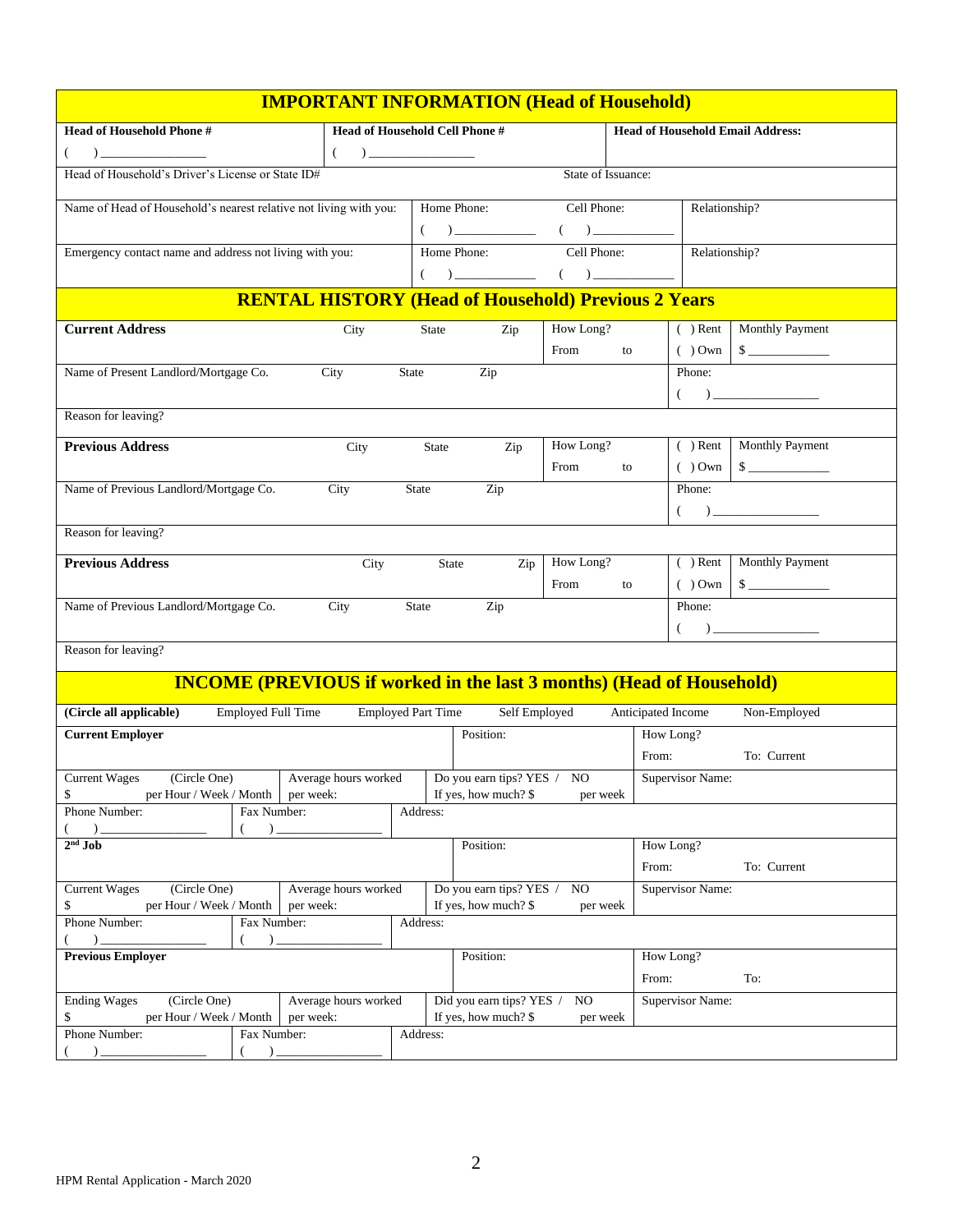## **OTHER INCOME (Head of Household)**

*Program regulations require that all income be disclosed in order to determine qualification. Please provide recurring monthly amount if applicable.*

| Form #         |                                                                                                                                                  | (Circle each one individually) |                |                                                                                                                                                                                                                                                                                                                                                                                                                                                                                                                                                |
|----------------|--------------------------------------------------------------------------------------------------------------------------------------------------|--------------------------------|----------------|------------------------------------------------------------------------------------------------------------------------------------------------------------------------------------------------------------------------------------------------------------------------------------------------------------------------------------------------------------------------------------------------------------------------------------------------------------------------------------------------------------------------------------------------|
| 35             | Not Employed (If not currently working circle Yes)                                                                                               | <b>YES</b>                     | N <sub>O</sub> | $\qquad \qquad \bullet$                                                                                                                                                                                                                                                                                                                                                                                                                                                                                                                        |
| 34 or 38       | Self-Employed                                                                                                                                    | <b>YES</b>                     | N <sub>O</sub> | $\begin{picture}(20,10) \put(0,0){\line(1,0){10}} \put(15,0){\line(1,0){10}} \put(15,0){\line(1,0){10}} \put(15,0){\line(1,0){10}} \put(15,0){\line(1,0){10}} \put(15,0){\line(1,0){10}} \put(15,0){\line(1,0){10}} \put(15,0){\line(1,0){10}} \put(15,0){\line(1,0){10}} \put(15,0){\line(1,0){10}} \put(15,0){\line(1,0){10}} \put(15,0){\line(1$                                                                                                                                                                                            |
| 47             | Unemployment                                                                                                                                     | <b>YES</b>                     | N <sub>O</sub> | \$                                                                                                                                                                                                                                                                                                                                                                                                                                                                                                                                             |
| 8              | Disability / Worker's Compensation / Severance Pay                                                                                               | <b>YES</b>                     | N <sub>O</sub> | $\begin{array}{c} \n \text{S} \quad \text{S} \quad \text{S} \quad \text{S} \quad \text{S} \quad \text{S} \quad \text{S} \quad \text{S} \quad \text{S} \quad \text{S} \quad \text{S} \quad \text{S} \quad \text{S} \quad \text{S} \quad \text{S} \quad \text{S} \quad \text{S} \quad \text{S} \quad \text{S} \quad \text{S} \quad \text{S} \quad \text{S} \quad \text{S} \quad \text{S} \quad \text{S} \quad \text{S} \quad \text{S} \quad \text{S} \quad \text{S} \quad \text{S} \quad \$                                                      |
| 41             | Social Security / SSI Benefits (Disability)                                                                                                      | <b>YES</b>                     | N <sub>O</sub> |                                                                                                                                                                                                                                                                                                                                                                                                                                                                                                                                                |
| 49             | <b>VA Benefits</b>                                                                                                                               | <b>YES</b>                     | N <sub>O</sub> | $\begin{picture}(20,10) \put(0,0){\line(1,0){10}} \put(15,0){\line(1,0){10}} \put(15,0){\line(1,0){10}} \put(15,0){\line(1,0){10}} \put(15,0){\line(1,0){10}} \put(15,0){\line(1,0){10}} \put(15,0){\line(1,0){10}} \put(15,0){\line(1,0){10}} \put(15,0){\line(1,0){10}} \put(15,0){\line(1,0){10}} \put(15,0){\line(1,0){10}} \put(15,0){\line(1$                                                                                                                                                                                            |
| 19             | Retirement / Pension / Annuities                                                                                                                 | <b>YES</b>                     | N <sub>O</sub> | $\begin{array}{c c c c c c} \hline \multicolumn{3}{c }{\textbf{\textcolor{red}{\bf S}}}\quad \textbf{\textcolor{red}{\bf S}}\quad \textbf{\textcolor{red}{\bf S}}\quad \textbf{\textcolor{red}{\bf S}}\quad \textbf{\textcolor{red}{\bf S}}\quad \textbf{\textcolor{red}{\bf S}}\quad \textbf{\textcolor{red}{\bf S}}\quad \textbf{\textcolor{red}{\bf S}}\quad \textbf{\textcolor{red}{\bf S}}\quad \textbf{\textcolor{red}{\bf S}}\quad \textbf{\textcolor{red}{\bf S}}\quad \textbf{\textcolor{red}{\bf S}}\quad \textbf{\textcolor{red}{\$ |
| 16             | <b>Military Pay</b>                                                                                                                              | <b>YES</b>                     | N <sub>O</sub> | $\frac{1}{2}$                                                                                                                                                                                                                                                                                                                                                                                                                                                                                                                                  |
| 52             | Public Assistance (AFDC / TANF / W-2) / Welfare                                                                                                  | <b>YES</b>                     | N <sub>O</sub> |                                                                                                                                                                                                                                                                                                                                                                                                                                                                                                                                                |
| 28             | Child Support / Alimony / Family Maintenance                                                                                                     | <b>YES</b>                     | N <sub>O</sub> | $\begin{picture}(20,10) \put(0,0){\vector(1,0){100}} \put(15,0){\vector(1,0){100}} \put(15,0){\vector(1,0){100}} \put(15,0){\vector(1,0){100}} \put(15,0){\vector(1,0){100}} \put(15,0){\vector(1,0){100}} \put(15,0){\vector(1,0){100}} \put(15,0){\vector(1,0){100}} \put(15,0){\vector(1,0){100}} \put(15,0){\vector(1,0){100}} \put(15,0){\vector(1,0){100}} \$                                                                                                                                                                            |
| 24             | Recurring Gifts / Contributions                                                                                                                  | <b>YES</b>                     | N <sub>O</sub> | $\begin{picture}(20,10) \put(0,0){\line(1,0){10}} \put(15,0){\line(1,0){10}} \put(15,0){\line(1,0){10}} \put(15,0){\line(1,0){10}} \put(15,0){\line(1,0){10}} \put(15,0){\line(1,0){10}} \put(15,0){\line(1,0){10}} \put(15,0){\line(1,0){10}} \put(15,0){\line(1,0){10}} \put(15,0){\line(1,0){10}} \put(15,0){\line(1,0){10}} \put(15,0){\line(1$                                                                                                                                                                                            |
| 33             | <b>Rental Income</b>                                                                                                                             | <b>YES</b>                     | N <sub>O</sub> | $\sim$                                                                                                                                                                                                                                                                                                                                                                                                                                                                                                                                         |
| 15             | Lottery Winnings Paid Periodically                                                                                                               | <b>YES</b>                     | N <sub>O</sub> | $\begin{picture}(20,10) \put(0,0){\line(1,0){10}} \put(15,0){\line(1,0){10}} \put(15,0){\line(1,0){10}} \put(15,0){\line(1,0){10}} \put(15,0){\line(1,0){10}} \put(15,0){\line(1,0){10}} \put(15,0){\line(1,0){10}} \put(15,0){\line(1,0){10}} \put(15,0){\line(1,0){10}} \put(15,0){\line(1,0){10}} \put(15,0){\line(1,0){10}} \put(15,0){\line(1$                                                                                                                                                                                            |
| $\overline{2}$ | <b>Adoption Assistance</b>                                                                                                                       | <b>YES</b>                     | N <sub>O</sub> | $\begin{picture}(20,10) \put(0,0){\line(1,0){10}} \put(15,0){\line(1,0){10}} \put(15,0){\line(1,0){10}} \put(15,0){\line(1,0){10}} \put(15,0){\line(1,0){10}} \put(15,0){\line(1,0){10}} \put(15,0){\line(1,0){10}} \put(15,0){\line(1,0){10}} \put(15,0){\line(1,0){10}} \put(15,0){\line(1,0){10}} \put(15,0){\line(1,0){10}} \put(15,0){\line(1$                                                                                                                                                                                            |
| 45             | <b>Trust Income</b>                                                                                                                              | <b>YES</b>                     | N <sub>O</sub> |                                                                                                                                                                                                                                                                                                                                                                                                                                                                                                                                                |
| 9 or 30        | Educational Financial Assistance (Grants & Scholarships)                                                                                         | <b>YES</b>                     | N <sub>O</sub> | $\begin{picture}(20,20) \put(0,0){\line(1,0){100}} \put(15,0){\line(1,0){100}} \put(15,0){\line(1,0){100}} \put(15,0){\line(1,0){100}} \put(15,0){\line(1,0){100}} \put(15,0){\line(1,0){100}} \put(15,0){\line(1,0){100}} \put(15,0){\line(1,0){100}} \put(15,0){\line(1,0){100}} \put(15,0){\line(1,0){100}} \put(15,0){\line(1,0){100}} \$                                                                                                                                                                                                  |
| 17             |                                                                                                                                                  | <b>YES</b>                     | N <sub>O</sub> |                                                                                                                                                                                                                                                                                                                                                                                                                                                                                                                                                |
| 17             |                                                                                                                                                  | <b>YES</b>                     | N <sub>O</sub> | $\frac{1}{2}$                                                                                                                                                                                                                                                                                                                                                                                                                                                                                                                                  |
| 40             | Zero Income (If you personally have NO income. This<br>question does not include income from your spouse/co-head or<br>other household members.) | <b>YES</b>                     | N <sub>O</sub> | $\frac{1}{1}$                                                                                                                                                                                                                                                                                                                                                                                                                                                                                                                                  |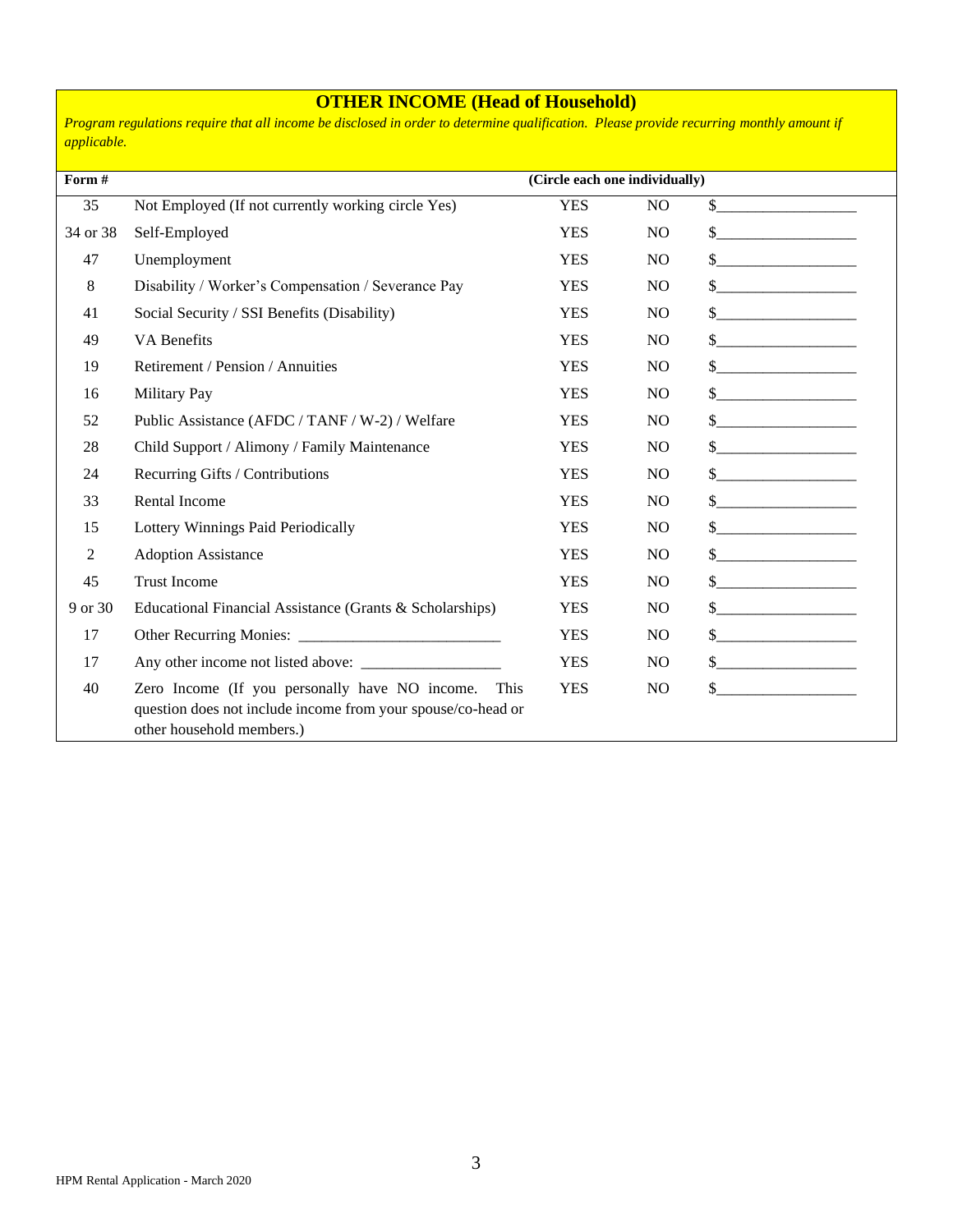## **ASSETS (Head of Household)**

*Program regulations require that all assets be disclosed in order to determine qualification. Necessary personal property such as clothing, furniture, daily use automobiles, jewelry, dishes, etc. need not be disclosed. Complete asset information for every household member; ask for additional forms.*

| Form #  |                                                                    |            | (Circle One)   | <b>Value</b>                                                                                                                                                                                                                                                                                                                                                                 | <b>Interest Rate</b>                                                                                                                                                                                                                                                                                                                                                                                                                                  | <b>Bank / Institution</b>                                                                                                                                                                                                         |
|---------|--------------------------------------------------------------------|------------|----------------|------------------------------------------------------------------------------------------------------------------------------------------------------------------------------------------------------------------------------------------------------------------------------------------------------------------------------------------------------------------------------|-------------------------------------------------------------------------------------------------------------------------------------------------------------------------------------------------------------------------------------------------------------------------------------------------------------------------------------------------------------------------------------------------------------------------------------------------------|-----------------------------------------------------------------------------------------------------------------------------------------------------------------------------------------------------------------------------------|
| 6       | Checking Account                                                   | <b>YES</b> | N <sub>O</sub> | \$                                                                                                                                                                                                                                                                                                                                                                           |                                                                                                                                                                                                                                                                                                                                                                                                                                                       |                                                                                                                                                                                                                                   |
| 6       | <b>Savings Account</b>                                             | <b>YES</b> | N <sub>O</sub> | $\mathbb{S}$                                                                                                                                                                                                                                                                                                                                                                 |                                                                                                                                                                                                                                                                                                                                                                                                                                                       |                                                                                                                                                                                                                                   |
| 27      | Cash on Hand/Safety Deposit Box                                    | <b>YES</b> | N <sub>O</sub> | $\sim$                                                                                                                                                                                                                                                                                                                                                                       |                                                                                                                                                                                                                                                                                                                                                                                                                                                       |                                                                                                                                                                                                                                   |
| 27      | Pre-Paid Debit Card                                                | <b>YES</b> | N <sub>O</sub> | $\mathbb{S}$                                                                                                                                                                                                                                                                                                                                                                 | and the control of the control of                                                                                                                                                                                                                                                                                                                                                                                                                     |                                                                                                                                                                                                                                   |
| 5       | Money Market, CD's and Other                                       | <b>YES</b> | N <sub>O</sub> | $\frac{1}{2}$                                                                                                                                                                                                                                                                                                                                                                |                                                                                                                                                                                                                                                                                                                                                                                                                                                       |                                                                                                                                                                                                                                   |
| 4 or 42 | Stocks/Bonds/Mutual Funds                                          | <b>YES</b> | N <sub>O</sub> | $\sim$                                                                                                                                                                                                                                                                                                                                                                       | and the control of the control of                                                                                                                                                                                                                                                                                                                                                                                                                     |                                                                                                                                                                                                                                   |
| 12      | IRA's/Keogh                                                        | <b>YES</b> | N <sub>O</sub> | $\frac{\S_{\frac{1}{2}}}{\S_{\frac{1}{2}}}{\S_{\frac{1}{2}}}{\S_{\frac{1}{2}}}{\S_{\frac{1}{2}}}{\S_{\frac{1}{2}}}{\S_{\frac{1}{2}}}{\S_{\frac{1}{2}}}{\S_{\frac{1}{2}}}{\S_{\frac{1}{2}}}{\S_{\frac{1}{2}}}{\S_{\frac{1}{2}}}{\S_{\frac{1}{2}}}{\S_{\frac{1}{2}}}{\S_{\frac{1}{2}}}{\S_{\frac{1}{2}}}{\S_{\frac{1}{2}}}{\S_{\frac{1}{2}}}{\S_{\frac{1}{2}}}{\S_{\frac{1}{2$ |                                                                                                                                                                                                                                                                                                                                                                                                                                                       |                                                                                                                                                                                                                                   |
| 1       | 401(K)                                                             | <b>YES</b> | N <sub>O</sub> | $\frac{\text{S}}{\text{S}}$                                                                                                                                                                                                                                                                                                                                                  | <u> The Communication of the Communication</u>                                                                                                                                                                                                                                                                                                                                                                                                        |                                                                                                                                                                                                                                   |
| 5       | <b>Treasury Bill</b>                                               | <b>YES</b> | N <sub>O</sub> | $\frac{\text{S}}{\text{S}}$                                                                                                                                                                                                                                                                                                                                                  |                                                                                                                                                                                                                                                                                                                                                                                                                                                       | <u> 1999 - Jan James James, martin amerikan basar dan bagi dan bagi dalam basar dan bagi dalam bagi dalam bagi da</u>                                                                                                             |
| 22      | <b>Real Estate</b>                                                 | <b>YES</b> | N <sub>O</sub> | $\frac{\text{S}}{\text{S}}$                                                                                                                                                                                                                                                                                                                                                  |                                                                                                                                                                                                                                                                                                                                                                                                                                                       |                                                                                                                                                                                                                                   |
| 18      | Pension/Annuity                                                    | <b>YES</b> | N <sub>O</sub> | $\frac{\text{S}}{\text{S}}$                                                                                                                                                                                                                                                                                                                                                  |                                                                                                                                                                                                                                                                                                                                                                                                                                                       |                                                                                                                                                                                                                                   |
| 45      | Trust                                                              | <b>YES</b> | NO             | $\frac{\text{S}}{\text{S}}$                                                                                                                                                                                                                                                                                                                                                  | and the control of the                                                                                                                                                                                                                                                                                                                                                                                                                                |                                                                                                                                                                                                                                   |
| 13      | Land Contract/Deed of Trust                                        | <b>YES</b> | NO             | $\sim$ $\sim$                                                                                                                                                                                                                                                                                                                                                                |                                                                                                                                                                                                                                                                                                                                                                                                                                                       |                                                                                                                                                                                                                                   |
| 15      | Lottery Winnings (Lump Sum)                                        | <b>YES</b> | N <sub>O</sub> | $\sim$                                                                                                                                                                                                                                                                                                                                                                       | $\begin{tabular}{ccccc} \multicolumn{2}{c }{\textbf{1} & \multicolumn{2}{c }{\textbf{2} & \multicolumn{2}{c }{\textbf{3} & \multicolumn{2}{c }{\textbf{4} & \multicolumn{2}{c }{\textbf{5} & \multicolumn{2}{c }{\textbf{6} & \multicolumn{2}{c }{\textbf{6} & \multicolumn{2}{c }{\textbf{6} & \multicolumn{2}{c }{\textbf{6} & \multicolumn{2}{c }{\textbf{6} & \multicolumn{2}{c }{\textbf{6} & \multicolumn{2}{c }{\textbf{6} & \multicolumn{2}{$ |                                                                                                                                                                                                                                   |
| 36      | Personal Property (held as an<br>investment)                       | <b>YES</b> | NO             |                                                                                                                                                                                                                                                                                                                                                                              |                                                                                                                                                                                                                                                                                                                                                                                                                                                       | $\frac{1}{2}$ , and the set of the set of the set of the set of the set of the set of the set of the set of the set of the set of the set of the set of the set of the set of the set of the set of the set of the set of the set |
| 50      | Life Insurance Policies (universal<br>or whole life policies only) | <b>YES</b> | NO.            |                                                                                                                                                                                                                                                                                                                                                                              |                                                                                                                                                                                                                                                                                                                                                                                                                                                       |                                                                                                                                                                                                                                   |
|         | <b>Other Assets</b>                                                | <b>YES</b> | N <sub>O</sub> | $\mathbb{S}$                                                                                                                                                                                                                                                                                                                                                                 | and the control of the                                                                                                                                                                                                                                                                                                                                                                                                                                |                                                                                                                                                                                                                                   |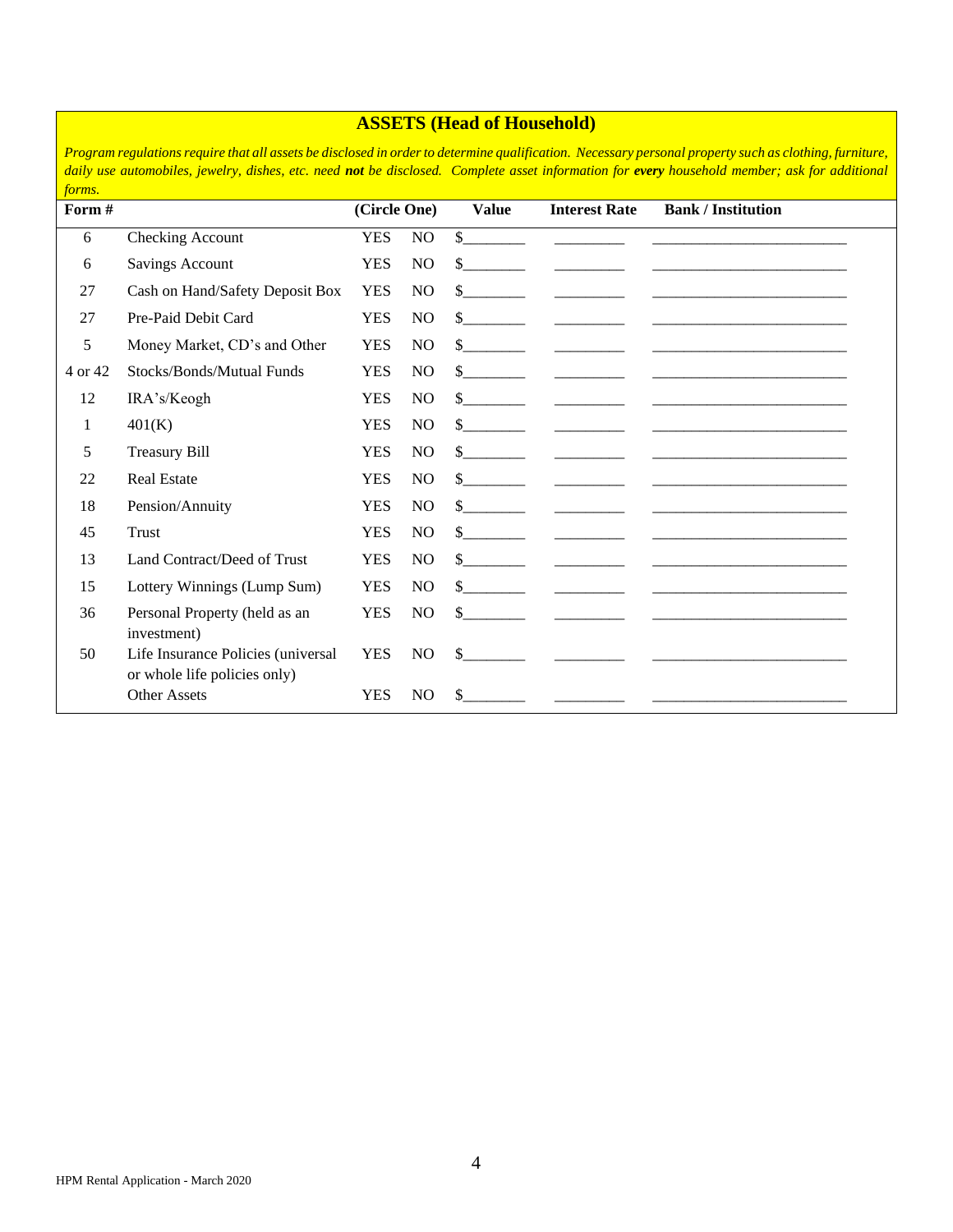| <b>IMPORTANT INFORMATION (Co-Head)</b>                                                                                                                                                                                                                                                                                                           |                      |                           |                                                                                                                                                                                                                                                                                                                                                                                                                                                                                                                                                |                    |    |                               |                  |                                                                                                                                                                                                                                                                                                                                                                    |
|--------------------------------------------------------------------------------------------------------------------------------------------------------------------------------------------------------------------------------------------------------------------------------------------------------------------------------------------------|----------------------|---------------------------|------------------------------------------------------------------------------------------------------------------------------------------------------------------------------------------------------------------------------------------------------------------------------------------------------------------------------------------------------------------------------------------------------------------------------------------------------------------------------------------------------------------------------------------------|--------------------|----|-------------------------------|------------------|--------------------------------------------------------------------------------------------------------------------------------------------------------------------------------------------------------------------------------------------------------------------------------------------------------------------------------------------------------------------|
| Co-Head Phone #                                                                                                                                                                                                                                                                                                                                  | Co-Head Cell Phone # |                           |                                                                                                                                                                                                                                                                                                                                                                                                                                                                                                                                                |                    |    | <b>Co-Head Email Address:</b> |                  |                                                                                                                                                                                                                                                                                                                                                                    |
| $\begin{picture}(20,20)(-0,0) \put(0,0){\line(1,0){10}} \put(15,0){\line(1,0){10}} \put(15,0){\line(1,0){10}} \put(15,0){\line(1,0){10}} \put(15,0){\line(1,0){10}} \put(15,0){\line(1,0){10}} \put(15,0){\line(1,0){10}} \put(15,0){\line(1,0){10}} \put(15,0){\line(1,0){10}} \put(15,0){\line(1,0){10}} \put(15,0){\line(1,0){10}} \put(15,0$ | $($                  |                           |                                                                                                                                                                                                                                                                                                                                                                                                                                                                                                                                                |                    |    |                               |                  |                                                                                                                                                                                                                                                                                                                                                                    |
| Co-Head's Driver's License or State ID#                                                                                                                                                                                                                                                                                                          |                      |                           |                                                                                                                                                                                                                                                                                                                                                                                                                                                                                                                                                | State of Issuance: |    |                               |                  |                                                                                                                                                                                                                                                                                                                                                                    |
| Name of Co-Head's nearest relative not living with you:                                                                                                                                                                                                                                                                                          |                      |                           | Home Phone:                                                                                                                                                                                                                                                                                                                                                                                                                                                                                                                                    | Cell Phone:        |    |                               | Relationship?    |                                                                                                                                                                                                                                                                                                                                                                    |
|                                                                                                                                                                                                                                                                                                                                                  |                      |                           | $( ) \underline{\hspace{1.5cm}} ( ) \underline{\hspace{1.5cm}} ( ) \underline{\hspace{1.5cm}} ( ) \underline{\hspace{1.5cm}} ( ) \underline{\hspace{1.5cm}} ( ) \underline{\hspace{1.5cm}} ( ) \underline{\hspace{1.5cm}} ( ) \underline{\hspace{1.5cm}} ( ) \underline{\hspace{1.5cm}} ( ) \underline{\hspace{1.5cm}} ( ) \underline{\hspace{1.5cm}} ( ) \underline{\hspace{1.5cm}} ( ) \underline{\hspace{1.5cm}} ( ) \underline{\hspace{1.5cm}} ( ) \underline{\hspace{1.5cm}} ( ) \underline{\hspace{1.5cm}} ( ) \underline{\hspace{1.5cm$ |                    |    |                               |                  |                                                                                                                                                                                                                                                                                                                                                                    |
| Emergency contact name and address not living with you:                                                                                                                                                                                                                                                                                          |                      |                           | Home Phone:                                                                                                                                                                                                                                                                                                                                                                                                                                                                                                                                    | Cell Phone:        |    |                               | Relationship?    |                                                                                                                                                                                                                                                                                                                                                                    |
|                                                                                                                                                                                                                                                                                                                                                  |                      |                           | $( \hspace{1cm} ) \underline{\hspace{1cm} (} \hspace{1cm} ) \underline{\hspace{1cm} (} \hspace{1cm} ) \underline{\hspace{1cm} (} \hspace{1cm} ) \underline{\hspace{1cm} (} \hspace{1cm} ) \underline{\hspace{1cm} (} \hspace{1cm} ) \underline{\hspace{1cm} (} \hspace{1cm} ) \underline{\hspace{1cm} (} \hspace{1cm} ) \underline{\hspace{1cm} (} \hspace{1cm} ) \underline{\hspace{1cm} (} \hspace{1cm} ) \underline{\hspace{1cm} (} \hspace{1cm} ) \underline{\hspace{1cm} (} \hspace{1cm} ) \underline$                                    |                    |    |                               |                  |                                                                                                                                                                                                                                                                                                                                                                    |
|                                                                                                                                                                                                                                                                                                                                                  |                      |                           | <b>RENTAL HISTORY (Co-Head) Previous 2 Years</b>                                                                                                                                                                                                                                                                                                                                                                                                                                                                                               |                    |    |                               |                  |                                                                                                                                                                                                                                                                                                                                                                    |
| <b>Current Address</b>                                                                                                                                                                                                                                                                                                                           | City                 | State                     | Zip                                                                                                                                                                                                                                                                                                                                                                                                                                                                                                                                            | How Long?          |    |                               |                  | ( ) Rent Monthly Payment                                                                                                                                                                                                                                                                                                                                           |
|                                                                                                                                                                                                                                                                                                                                                  |                      |                           |                                                                                                                                                                                                                                                                                                                                                                                                                                                                                                                                                | From               | to |                               | $()$ Own         | $\sim$                                                                                                                                                                                                                                                                                                                                                             |
| Name of Present Landlord/Mortgage Co.                                                                                                                                                                                                                                                                                                            | City                 | State                     | Zip                                                                                                                                                                                                                                                                                                                                                                                                                                                                                                                                            |                    |    |                               | Phone:           |                                                                                                                                                                                                                                                                                                                                                                    |
|                                                                                                                                                                                                                                                                                                                                                  |                      |                           |                                                                                                                                                                                                                                                                                                                                                                                                                                                                                                                                                |                    |    |                               | $\left($         | $\begin{tabular}{ c c c c } \hline \quad \quad & \quad \quad & \quad \quad & \quad \quad \\ \hline \end{tabular}$                                                                                                                                                                                                                                                  |
| Reason for leaving?                                                                                                                                                                                                                                                                                                                              |                      |                           |                                                                                                                                                                                                                                                                                                                                                                                                                                                                                                                                                |                    |    |                               |                  |                                                                                                                                                                                                                                                                                                                                                                    |
| <b>Previous Address</b>                                                                                                                                                                                                                                                                                                                          | City                 | State                     | Zip                                                                                                                                                                                                                                                                                                                                                                                                                                                                                                                                            | How Long?          |    |                               |                  | ( ) Rent Monthly Payment                                                                                                                                                                                                                                                                                                                                           |
|                                                                                                                                                                                                                                                                                                                                                  |                      |                           |                                                                                                                                                                                                                                                                                                                                                                                                                                                                                                                                                | From               | to |                               |                  | () Own S                                                                                                                                                                                                                                                                                                                                                           |
| Name of Previous Landlord/Mortgage Co.                                                                                                                                                                                                                                                                                                           | City                 | State                     | Zip                                                                                                                                                                                                                                                                                                                                                                                                                                                                                                                                            |                    |    |                               | Phone:           |                                                                                                                                                                                                                                                                                                                                                                    |
|                                                                                                                                                                                                                                                                                                                                                  |                      |                           |                                                                                                                                                                                                                                                                                                                                                                                                                                                                                                                                                |                    |    |                               |                  | $\begin{picture}(20,20)(-0,0) \put(0,0){\vector(1,0){100}} \put(15,0){\vector(1,0){100}} \put(15,0){\vector(1,0){100}} \put(15,0){\vector(1,0){100}} \put(15,0){\vector(1,0){100}} \put(15,0){\vector(1,0){100}} \put(15,0){\vector(1,0){100}} \put(15,0){\vector(1,0){100}} \put(15,0){\vector(1,0){100}} \put(15,0){\vector(1,0){100}} \put(15,0){\vector(1,0){$ |
| Reason for leaving?                                                                                                                                                                                                                                                                                                                              |                      |                           |                                                                                                                                                                                                                                                                                                                                                                                                                                                                                                                                                |                    |    |                               |                  |                                                                                                                                                                                                                                                                                                                                                                    |
| <b>Previous Address</b>                                                                                                                                                                                                                                                                                                                          | City                 | State                     | Zip                                                                                                                                                                                                                                                                                                                                                                                                                                                                                                                                            | How Long?          |    |                               |                  | ( ) Rent   Monthly Payment                                                                                                                                                                                                                                                                                                                                         |
|                                                                                                                                                                                                                                                                                                                                                  |                      |                           |                                                                                                                                                                                                                                                                                                                                                                                                                                                                                                                                                | From               | to |                               | () Own           | $\frac{1}{1}$                                                                                                                                                                                                                                                                                                                                                      |
| Name of Previous Landlord/Mortgage Co.<br>City                                                                                                                                                                                                                                                                                                   |                      |                           | Zip<br>Phone:<br><b>State</b>                                                                                                                                                                                                                                                                                                                                                                                                                                                                                                                  |                    |    |                               |                  |                                                                                                                                                                                                                                                                                                                                                                    |
|                                                                                                                                                                                                                                                                                                                                                  |                      |                           |                                                                                                                                                                                                                                                                                                                                                                                                                                                                                                                                                |                    |    |                               |                  | $\begin{tabular}{ c c c c } \hline \quad \quad & \quad \quad & \quad \quad & \quad \quad \\ \hline \end{tabular}$                                                                                                                                                                                                                                                  |
| Reason for leaving?                                                                                                                                                                                                                                                                                                                              |                      |                           |                                                                                                                                                                                                                                                                                                                                                                                                                                                                                                                                                |                    |    |                               |                  |                                                                                                                                                                                                                                                                                                                                                                    |
| <b>INCOME (PREVIOUS if worked in the last 3 months) (Co-Head)</b>                                                                                                                                                                                                                                                                                |                      |                           |                                                                                                                                                                                                                                                                                                                                                                                                                                                                                                                                                |                    |    |                               |                  |                                                                                                                                                                                                                                                                                                                                                                    |
| <b>Employed Full Time</b><br>(Circle all applicable)                                                                                                                                                                                                                                                                                             |                      | <b>Employed Part Time</b> | Self Employed                                                                                                                                                                                                                                                                                                                                                                                                                                                                                                                                  |                    |    | Anticipated Income            |                  | Non-Employed                                                                                                                                                                                                                                                                                                                                                       |
| <b>Current Employer</b>                                                                                                                                                                                                                                                                                                                          |                      |                           | Position:                                                                                                                                                                                                                                                                                                                                                                                                                                                                                                                                      |                    |    | How Long?                     |                  |                                                                                                                                                                                                                                                                                                                                                                    |
|                                                                                                                                                                                                                                                                                                                                                  |                      |                           |                                                                                                                                                                                                                                                                                                                                                                                                                                                                                                                                                |                    |    | From:                         |                  | To: Current                                                                                                                                                                                                                                                                                                                                                        |
| <b>Current Wages</b><br>(Circle One)                                                                                                                                                                                                                                                                                                             | Average hours worked |                           | Do you earn tips? YES / NO                                                                                                                                                                                                                                                                                                                                                                                                                                                                                                                     |                    |    |                               | Supervisor Name: |                                                                                                                                                                                                                                                                                                                                                                    |
| per Hour / Week / Month per week:<br>\$                                                                                                                                                                                                                                                                                                          |                      |                           | If yes, how much? \$                                                                                                                                                                                                                                                                                                                                                                                                                                                                                                                           | per week           |    |                               |                  |                                                                                                                                                                                                                                                                                                                                                                    |
| Phone Number:<br>Fax Number:<br>$)$ .                                                                                                                                                                                                                                                                                                            |                      | Address:                  |                                                                                                                                                                                                                                                                                                                                                                                                                                                                                                                                                |                    |    |                               |                  |                                                                                                                                                                                                                                                                                                                                                                    |
| $\lambda$<br>$2^{\rm nd}$ Job                                                                                                                                                                                                                                                                                                                    |                      |                           | Position:                                                                                                                                                                                                                                                                                                                                                                                                                                                                                                                                      |                    |    | How Long?                     |                  |                                                                                                                                                                                                                                                                                                                                                                    |
|                                                                                                                                                                                                                                                                                                                                                  |                      |                           |                                                                                                                                                                                                                                                                                                                                                                                                                                                                                                                                                |                    |    | To: Current<br>From:          |                  |                                                                                                                                                                                                                                                                                                                                                                    |
| <b>Current Wages</b><br>(Circle One)<br>Average hours worked                                                                                                                                                                                                                                                                                     |                      |                           | Do you earn tips? YES / NO                                                                                                                                                                                                                                                                                                                                                                                                                                                                                                                     |                    |    | <b>Supervisor Name:</b>       |                  |                                                                                                                                                                                                                                                                                                                                                                    |
| per Hour / Week / Month<br>\$<br>per week:                                                                                                                                                                                                                                                                                                       |                      |                           | If yes, how much? \$                                                                                                                                                                                                                                                                                                                                                                                                                                                                                                                           | per week           |    |                               |                  |                                                                                                                                                                                                                                                                                                                                                                    |
| Phone Number:<br>Fax Number:                                                                                                                                                                                                                                                                                                                     |                      | Address:                  |                                                                                                                                                                                                                                                                                                                                                                                                                                                                                                                                                |                    |    |                               |                  |                                                                                                                                                                                                                                                                                                                                                                    |
| $($ )                                                                                                                                                                                                                                                                                                                                            |                      |                           |                                                                                                                                                                                                                                                                                                                                                                                                                                                                                                                                                |                    |    |                               |                  |                                                                                                                                                                                                                                                                                                                                                                    |
| <b>Previous Employer</b>                                                                                                                                                                                                                                                                                                                         |                      |                           | Position:                                                                                                                                                                                                                                                                                                                                                                                                                                                                                                                                      |                    |    | How Long?<br>From:            |                  | To:                                                                                                                                                                                                                                                                                                                                                                |
| (Circle One)<br><b>Ending Wages</b>                                                                                                                                                                                                                                                                                                              | Average hours worked |                           | Did you earn tips? YES / NO                                                                                                                                                                                                                                                                                                                                                                                                                                                                                                                    |                    |    |                               | Supervisor Name: |                                                                                                                                                                                                                                                                                                                                                                    |
| \$<br>per Hour / Week / Month<br>per week:                                                                                                                                                                                                                                                                                                       |                      |                           | If yes, how much? \$                                                                                                                                                                                                                                                                                                                                                                                                                                                                                                                           | per week           |    |                               |                  |                                                                                                                                                                                                                                                                                                                                                                    |
| Phone Number:<br>Fax Number:<br>$($ )<br>$)$ $-$                                                                                                                                                                                                                                                                                                 |                      | Address:                  |                                                                                                                                                                                                                                                                                                                                                                                                                                                                                                                                                |                    |    |                               |                  |                                                                                                                                                                                                                                                                                                                                                                    |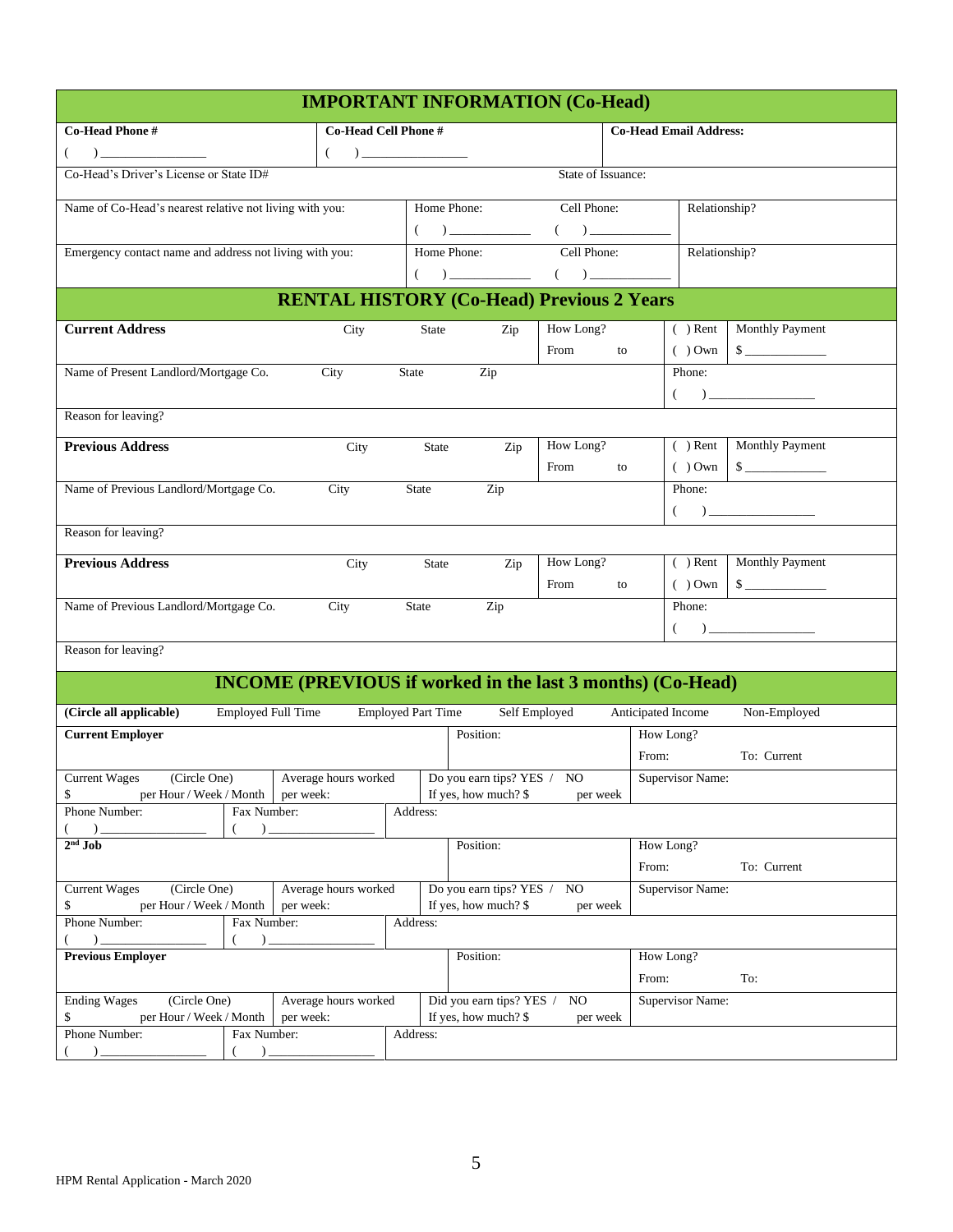## **OTHER INCOME (Co-Head)**

*Program regulations require that all income be disclosed in order to determine qualification. Please provide recurring monthly amount if applicable.*

| Form #   |                                                                                                                                                  | (Circle each one individually) |                |                                                                                                                                                                                                                                                                                                                                                                                                                          |
|----------|--------------------------------------------------------------------------------------------------------------------------------------------------|--------------------------------|----------------|--------------------------------------------------------------------------------------------------------------------------------------------------------------------------------------------------------------------------------------------------------------------------------------------------------------------------------------------------------------------------------------------------------------------------|
| 35       | Not Employed (If not currently working circle Yes)                                                                                               | <b>YES</b>                     | N <sub>O</sub> | $\frac{1}{2}$                                                                                                                                                                                                                                                                                                                                                                                                            |
| 34 or 38 | Self-Employed                                                                                                                                    | <b>YES</b>                     | N <sub>O</sub> | $\frac{1}{2}$                                                                                                                                                                                                                                                                                                                                                                                                            |
| 47       | Unemployment                                                                                                                                     | <b>YES</b>                     | N <sub>O</sub> |                                                                                                                                                                                                                                                                                                                                                                                                                          |
| 8        | Disability / Worker's Compensation / Severance Pay                                                                                               | <b>YES</b>                     | N <sub>O</sub> | $\frac{\text{S}}{\text{S}}$                                                                                                                                                                                                                                                                                                                                                                                              |
| 41       | Social Security / SSI Benefits (Disability)                                                                                                      | <b>YES</b>                     | N <sub>O</sub> | $\sim$                                                                                                                                                                                                                                                                                                                                                                                                                   |
| 49       | <b>VA Benefits</b>                                                                                                                               | <b>YES</b>                     | N <sub>O</sub> |                                                                                                                                                                                                                                                                                                                                                                                                                          |
| 19       | Retirement / Pension / Annuities                                                                                                                 | <b>YES</b>                     | N <sub>O</sub> | $\begin{array}{c c c c c c} \hline \textbf{S} & \textbf{S} & \textbf{S} & \textbf{S} & \textbf{S} & \textbf{S} & \textbf{S} & \textbf{S} & \textbf{S} & \textbf{S} & \textbf{S} & \textbf{S} & \textbf{S} & \textbf{S} & \textbf{S} & \textbf{S} & \textbf{S} & \textbf{S} & \textbf{S} & \textbf{S} & \textbf{S} & \textbf{S} & \textbf{S} & \textbf{S} & \textbf{S} & \textbf{S} & \textbf{S} & \textbf{S} & \textbf{$ |
| 16       | Military Pay                                                                                                                                     | <b>YES</b>                     | N <sub>O</sub> | $\frac{1}{1}$                                                                                                                                                                                                                                                                                                                                                                                                            |
| 52       | Public Assistance (AFDC / TANF / W-2) / Welfare                                                                                                  | <b>YES</b>                     | N <sub>O</sub> | $\frac{1}{2}$                                                                                                                                                                                                                                                                                                                                                                                                            |
| 28       | Child Support / Alimony / Family Maintenance                                                                                                     | <b>YES</b>                     | N <sub>O</sub> |                                                                                                                                                                                                                                                                                                                                                                                                                          |
| 24       | Recurring Gifts / Contributions                                                                                                                  | <b>YES</b>                     | N <sub>O</sub> | $\begin{picture}(20,10) \put(0,0){\vector(1,0){100}} \put(15,0){\vector(1,0){100}} \put(15,0){\vector(1,0){100}} \put(15,0){\vector(1,0){100}} \put(15,0){\vector(1,0){100}} \put(15,0){\vector(1,0){100}} \put(15,0){\vector(1,0){100}} \put(15,0){\vector(1,0){100}} \put(15,0){\vector(1,0){100}} \put(15,0){\vector(1,0){100}} \put(15,0){\vector(1,0){100}} \$                                                      |
| 33       | <b>Rental Income</b>                                                                                                                             | <b>YES</b>                     | N <sub>O</sub> | $\sim$                                                                                                                                                                                                                                                                                                                                                                                                                   |
| 15       | Lottery Winnings Paid Periodically                                                                                                               | <b>YES</b>                     | N <sub>O</sub> |                                                                                                                                                                                                                                                                                                                                                                                                                          |
| 2        | <b>Adoption Assistance</b>                                                                                                                       | <b>YES</b>                     | N <sub>O</sub> | $\frac{1}{1}$                                                                                                                                                                                                                                                                                                                                                                                                            |
| 45       | <b>Trust Income</b>                                                                                                                              | <b>YES</b>                     | N <sub>O</sub> |                                                                                                                                                                                                                                                                                                                                                                                                                          |
| 9 or 30  | Educational Financial Assistance (Grants & Scholarships)                                                                                         | <b>YES</b>                     | N <sub>O</sub> | $\frac{1}{2}$                                                                                                                                                                                                                                                                                                                                                                                                            |
| 17       |                                                                                                                                                  | <b>YES</b>                     | N <sub>O</sub> | $\sim$                                                                                                                                                                                                                                                                                                                                                                                                                   |
| 17       |                                                                                                                                                  | <b>YES</b>                     | N <sub>O</sub> | $\begin{picture}(20,10) \put(0,0){\line(1,0){10}} \put(15,0){\line(1,0){10}} \put(15,0){\line(1,0){10}} \put(15,0){\line(1,0){10}} \put(15,0){\line(1,0){10}} \put(15,0){\line(1,0){10}} \put(15,0){\line(1,0){10}} \put(15,0){\line(1,0){10}} \put(15,0){\line(1,0){10}} \put(15,0){\line(1,0){10}} \put(15,0){\line(1,0){10}} \put(15,0){\line(1$                                                                      |
| 40       | Zero Income (If you personally have NO income. This<br>question does not include income from your spouse/co-head or<br>other household members.) | <b>YES</b>                     | N <sub>O</sub> | $\frac{1}{1}$                                                                                                                                                                                                                                                                                                                                                                                                            |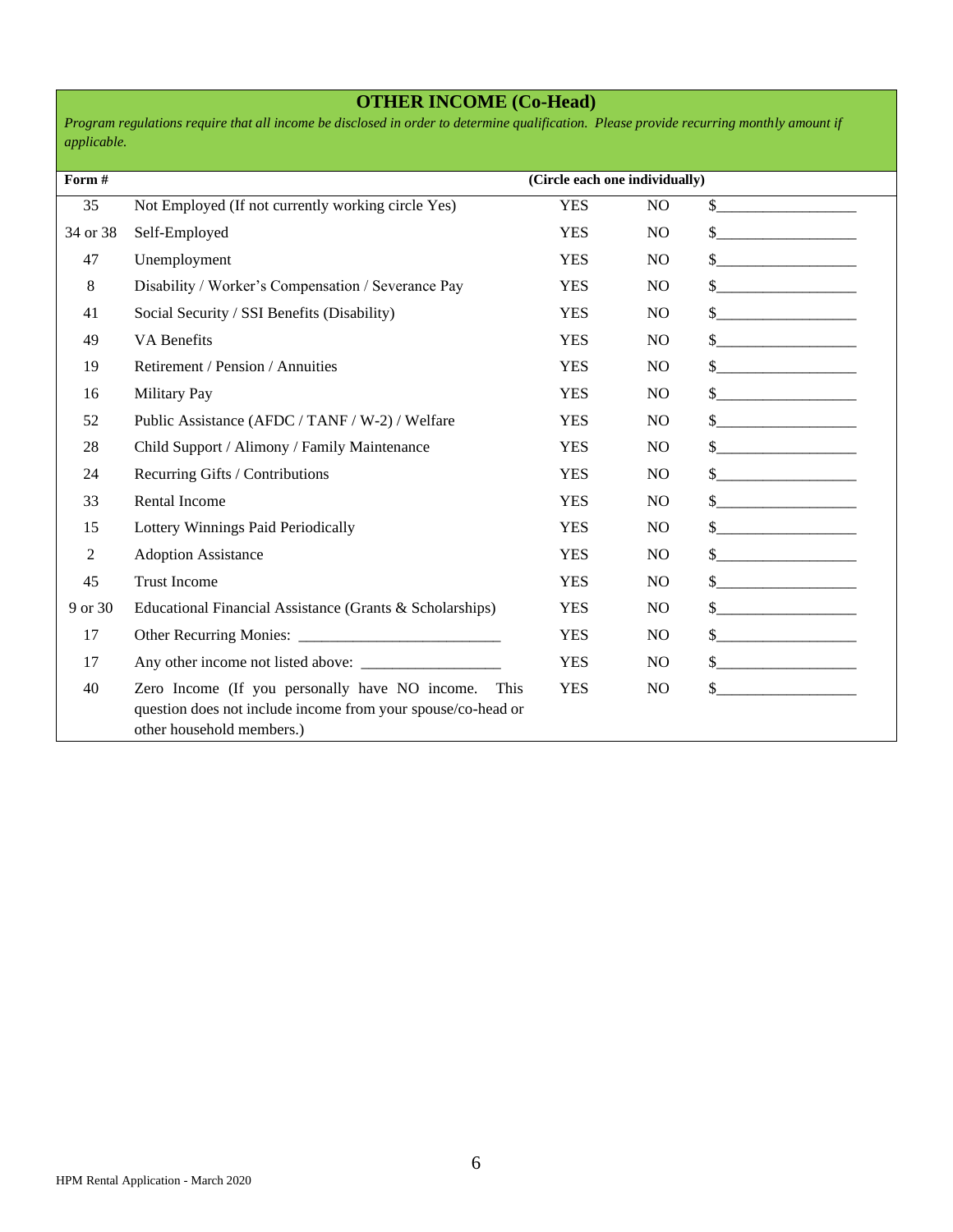## **ASSETS (Co-Head)**

*Program regulations require that all assets be disclosed in order to determine qualification. Necessary personal property such as clothing, furniture, daily use automobiles, jewelry, dishes, etc. need not be disclosed. Complete asset information for every household member; ask for additional forms.*

| Form #  |                                                                    | (Circle One) |                | <b>Value</b>                | <b>Interest Rate</b>                                                                                                                                                                                                                                                                                                                                                                                                                | <b>Bank / Institution</b>                              |
|---------|--------------------------------------------------------------------|--------------|----------------|-----------------------------|-------------------------------------------------------------------------------------------------------------------------------------------------------------------------------------------------------------------------------------------------------------------------------------------------------------------------------------------------------------------------------------------------------------------------------------|--------------------------------------------------------|
| 6       | Checking Account                                                   | <b>YES</b>   | NO.            | \$                          |                                                                                                                                                                                                                                                                                                                                                                                                                                     |                                                        |
| 6       | Savings Account                                                    | <b>YES</b>   | NO             | \$                          |                                                                                                                                                                                                                                                                                                                                                                                                                                     |                                                        |
| 27      | Cash on Hand/Safety Deposit Box                                    | <b>YES</b>   | NO             | $\mathbb{S}$                |                                                                                                                                                                                                                                                                                                                                                                                                                                     |                                                        |
| 27      | Pre-Paid Debit Card                                                | <b>YES</b>   | NO             | $\sim$                      |                                                                                                                                                                                                                                                                                                                                                                                                                                     |                                                        |
| 5       | Money Market, CD's and Other                                       | <b>YES</b>   | NO.            | $\mathbb{S}$                |                                                                                                                                                                                                                                                                                                                                                                                                                                     |                                                        |
| 4 or 42 | Stocks/Bonds/Mutual Funds                                          | <b>YES</b>   | N <sub>O</sub> | $\frac{\text{S}}{\text{S}}$ |                                                                                                                                                                                                                                                                                                                                                                                                                                     |                                                        |
| 12      | IRA's/Keogh                                                        | <b>YES</b>   | N <sub>O</sub> | $\frac{\text{S}}{\text{S}}$ |                                                                                                                                                                                                                                                                                                                                                                                                                                     |                                                        |
| 1       | 401(K)                                                             | <b>YES</b>   | NO.            | $\sim$                      |                                                                                                                                                                                                                                                                                                                                                                                                                                     |                                                        |
| 5       | <b>Treasury Bill</b>                                               | <b>YES</b>   | NO.            | $\frac{\text{S}}{\text{S}}$ | the control of the control of the                                                                                                                                                                                                                                                                                                                                                                                                   |                                                        |
| 22      | <b>Real Estate</b>                                                 | <b>YES</b>   | N <sub>O</sub> | $\mathbb{S}$                | the control of the control of the                                                                                                                                                                                                                                                                                                                                                                                                   |                                                        |
| 18      | Pension/Annuity                                                    | <b>YES</b>   | NO             | $\frac{\text{S}}{\text{S}}$ | and the state of the state of the                                                                                                                                                                                                                                                                                                                                                                                                   |                                                        |
| 45      | Trust                                                              | <b>YES</b>   | N <sub>O</sub> | $\mathcal{S}$               |                                                                                                                                                                                                                                                                                                                                                                                                                                     |                                                        |
| 13      | Land Contract/Deed of Trust                                        | <b>YES</b>   | N <sub>O</sub> | $\mathbb{S}$                | $\begin{array}{cccccccccc} \textbf{1} & \textbf{1} & \textbf{1} & \textbf{1} & \textbf{1} & \textbf{1} & \textbf{1} & \textbf{1} & \textbf{1} & \textbf{1} & \textbf{1} & \textbf{1} & \textbf{1} & \textbf{1} & \textbf{1} & \textbf{1} & \textbf{1} & \textbf{1} & \textbf{1} & \textbf{1} & \textbf{1} & \textbf{1} & \textbf{1} & \textbf{1} & \textbf{1} & \textbf{1} & \textbf{1} & \textbf{1} & \textbf{1} & \textbf{1} & \$ | <u> 1990 - Jan James James Barbara, político e a f</u> |
| 15      | Lottery Winnings (Lump Sum)                                        | <b>YES</b>   | N <sub>O</sub> | $\frac{\text{S}}{\text{S}}$ |                                                                                                                                                                                                                                                                                                                                                                                                                                     |                                                        |
| 36      | Personal Property (held as an<br>investment)                       | <b>YES</b>   | N <sub>O</sub> | $\mathbb{S}$                |                                                                                                                                                                                                                                                                                                                                                                                                                                     |                                                        |
| 50      | Life Insurance Policies (universal<br>or whole life policies only) | <b>YES</b>   | N <sub>O</sub> | \$                          |                                                                                                                                                                                                                                                                                                                                                                                                                                     |                                                        |
|         | Other Assets                                                       | <b>YES</b>   | N <sub>O</sub> | \$                          |                                                                                                                                                                                                                                                                                                                                                                                                                                     |                                                        |

| <b>JOINT ACCOUNTS</b>                                                                                                                        |            |     |  |  |  |  |
|----------------------------------------------------------------------------------------------------------------------------------------------|------------|-----|--|--|--|--|
| Are any of the assets listed above joint accounts?                                                                                           | <b>YES</b> | NO  |  |  |  |  |
|                                                                                                                                              |            |     |  |  |  |  |
| Has any member of the household sold any real estate in the last 24 months?                                                                  | <b>YES</b> | NO  |  |  |  |  |
|                                                                                                                                              |            |     |  |  |  |  |
| Has any member of the household disposed of an asset for less than fair market value in the past 24 months?                                  | YES.       | NO. |  |  |  |  |
| If YES, please list:<br><u> 1989 - Andrea Santa Andrea Andrea Andrea Andrea Andrea Andrea Andrea Andrea Andrea Andrea Andrea Andrea Andr</u> |            |     |  |  |  |  |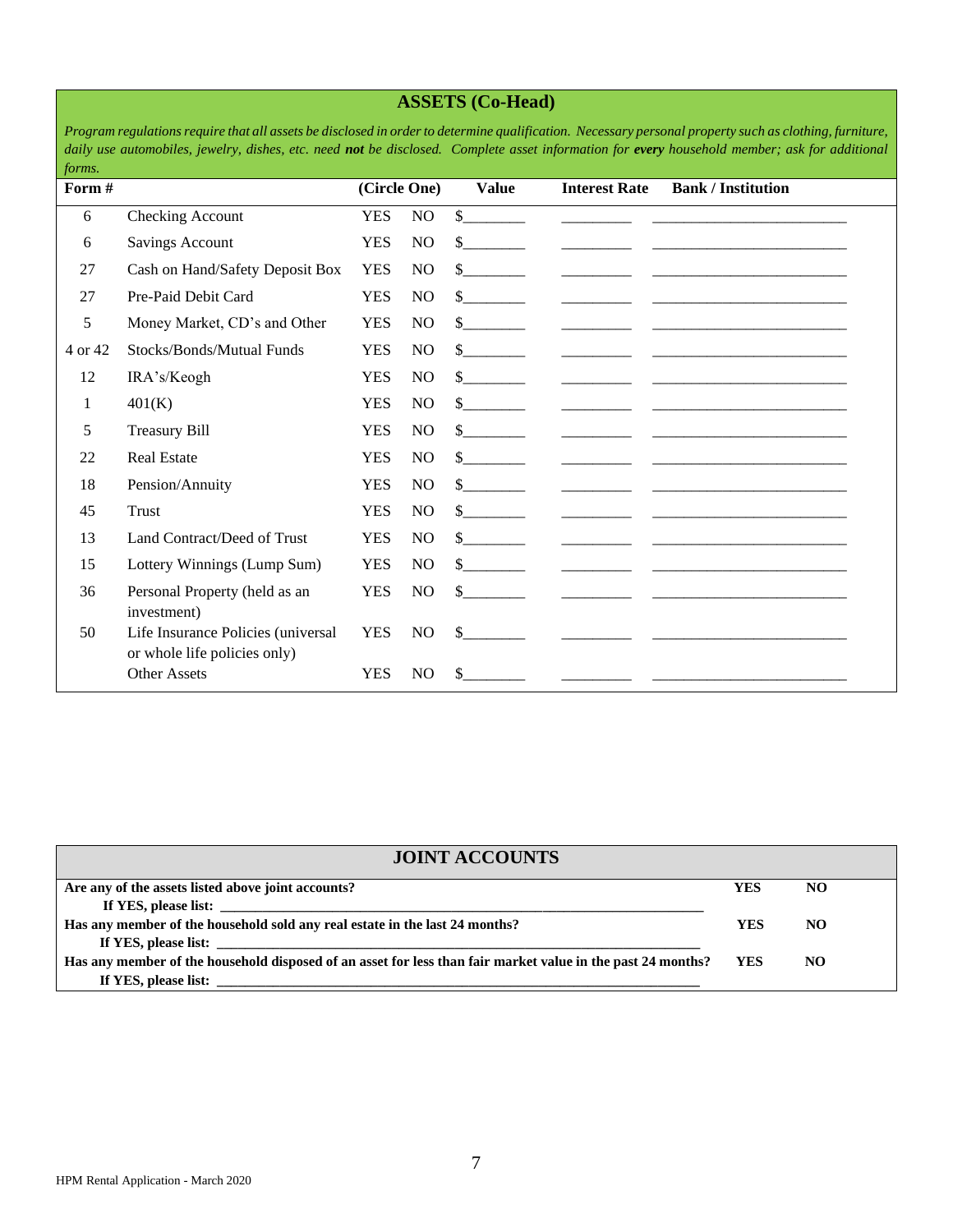### **CERTIFICATION Have you or any other person anticipated to occupy the premises ever been convicted of any criminal offense, felony or misdemeanor? YES NO** *If Yes, please provide Details:* **Have you or any other person anticipated to occupy the premises ever been part of a plea agreement relating to any criminal activity?** NO **YES** NO *If Yes, please provide Details:* **Have you or any other person anticipated to occupy the premises ever been arrested, accused, detained, convicted, or otherwise been involved in any sex related crime? YES NO** *If Yes, please provide Details:* **Are you or any person anticipated to occupy the premises now or have ever been listed on any sex offender list? YES NO** *If Yes, please provide Details:* **Do you or any person anticipated to occupy the premises have any outstanding warrants? YES NO** *If Yes, please provide Details:* **Do you or any other person anticipated to occupy the premises have any pending case or action relating to any type of criminal offense? YES NO** *If Yes, please provide Details:* **Have you or any other person anticipated to occupy the premises ever been arrested, or have any criminal record not previously disclosed above? YES NO** *If Yes, please provide Details:*

*If you have answered any of the above questions affirmatively you may want to provide the details and any mitigating information that you desire. If you are denied due to your criminal history, you may appeal such decision in writing by providing such appeal along with any additional information you would like considered to the management.*

| Do you have any other names or aliases you have gone by?                                  | <b>YES</b> | NO             |
|-------------------------------------------------------------------------------------------|------------|----------------|
|                                                                                           |            |                |
| Have you previously applied to or lived at a Horizon Property Management (HPM) community? | YES        | N <sub>O</sub> |
|                                                                                           |            |                |
| Do you owe HPM or any other management group money?                                       | <b>YES</b> | <b>NO</b>      |
|                                                                                           |            |                |
| Do you have any $pet(s)$ ?                                                                | <b>YES</b> | NO             |
|                                                                                           |            |                |
| Will this be your only place of residence?                                                | <b>YES</b> | NO.            |
| If No, please explain: $\blacksquare$                                                     |            |                |
| Have you ever filed for bankruptcy?                                                       | YES        | NO.            |
| If Yes, please give dates and which states:                                               |            |                |
| Has an eviction action ever been filed against you?                                       | YES        | NO.            |
| If Yes, please explain:                                                                   |            |                |
| How did you hear about us?                                                                |            |                |
|                                                                                           |            |                |